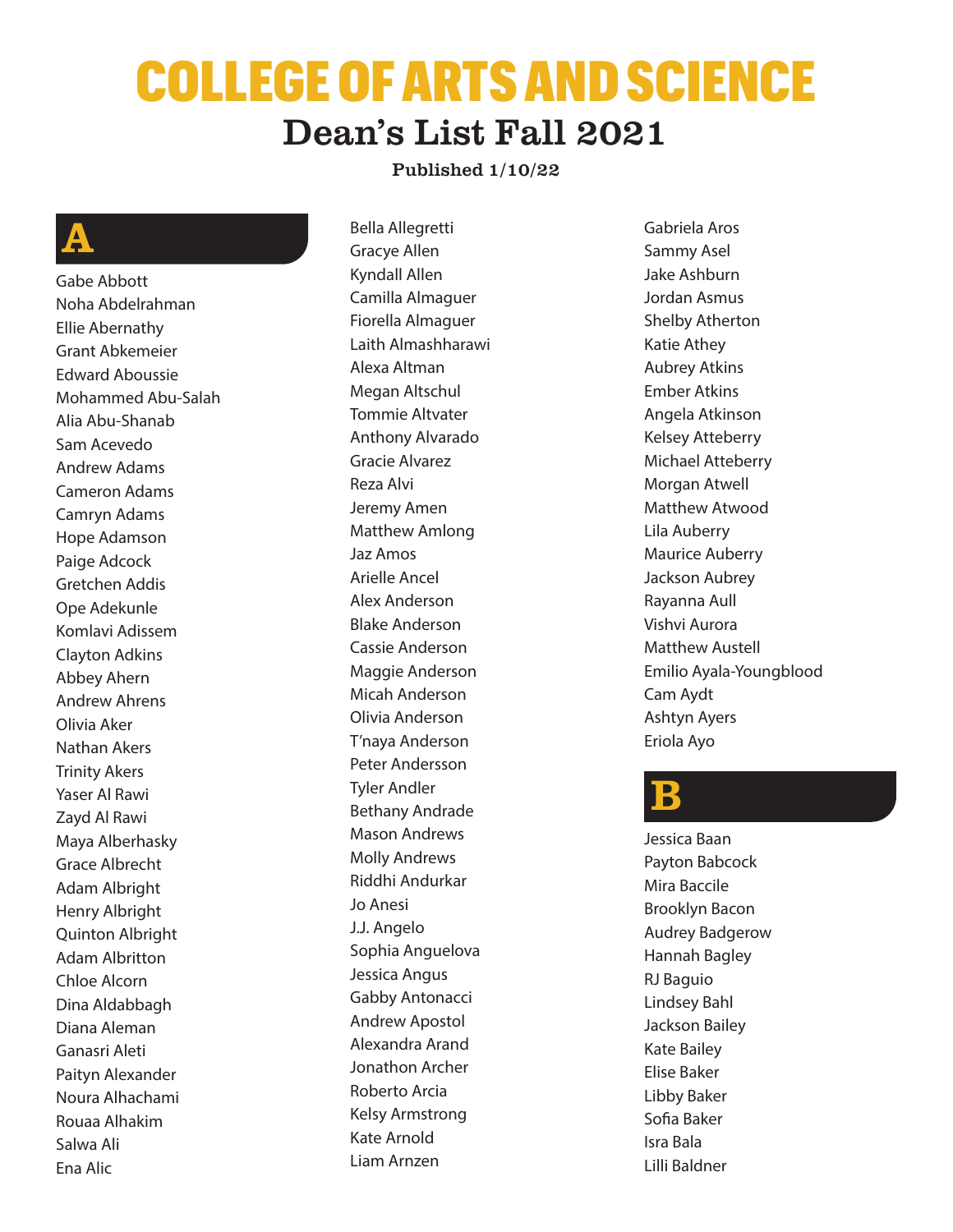Nik Balducci Valentina Baldwin Brendan Ball Lauren Ball Bethany Ballard Kyle Bals Heath Bana Luke Banderas Kyle Bangert Matthew Banks Yazmin Barajas Amber Barbieri Kendall Bardsley Madeline Barkdoll Keeley Barket James Barnard Avyon Barnes Gabriel Barnes Kendall Barnes Matthew Barnes Danielle Barnette Ali Barnhart Kindra Barrett Mason Barrett Payton Barry Natalie Barth Mia Bartolotta Brandon Barton Cole Barton Leo Barton Inbal Barzilay Rosemary Bass Daniel Bathe Grace Bauer Abby Baumann Elise Baumann Jamie Baumann Sydney Baumgartner Alex Baur John Baur Luke Baxter Julianna Bayless Lauren Bayne Owen Bazigian Kieran Bazley Sarah Beahm Mary Bean Lily Beardman

Michael Beattie Lexie Beauchamp Mackenzie Beaver Alexis Becker Maggie Beckett Alex Becks Hannah Beebe Rebekah Beebe Anna Beezley Grace Behrle Noelle Zoe Beijer Jodelyn Belew Bailey Bell John Bell Julianna Bell Nat Bell Grace Bellman Joey Belmore Ben Belongy Cate Bender Maddie Benedek Dc Benincasa Payton Benkendorf Jake Benson Jacob Bentlage Derek Berardi Ava Berger Joseph Berglund Jack Bergtholdt Taylor Berke Mia Berkstresser Venitia Bernard Alex Bernier Grace Berry Morgan Berry Sophie Berte Carli Besemer Maisie Bess Zach Betta Reese Betts Ashtyn Bevans Ryan Beyersdorfer Ali Bhatty Emmy Biagini Sophia Bianco Amy Bianucci Tyler Bickmeyer Campbell Biemiller

Hriday Sailesh Bijlani Nico Bilinski Jenna Billington Lauren Biritz Danielle Bishop Lauren Bishop Eliot Bitting Jeffrey Bittle Mackenzie Black Emily Blackstone Eli Blair Benjamin Blake-Johnson Chris Blake Caitlin Blakeley Peyton Blakemore Payton Blanchard Brady Blanton Grace Blanton Sydney Blecha Md Bledsoe Abby Blenk Daniel Blevins Izzy Blevins Lydia Block Chloe Bloebaum Meredith Blucker Skyler Blumhorst Mora Boatman Ethan Bochantin Audrey Bockhorst Allison Boczkiewicz Jack Bode Nick Bode Keith Bodenhamer Max Bodenhausen Brin Bodker Andrew Boeger Sydney Boeger Carlie Boerio David Bogar Madelyn Bogler Cassidy Bohne Ed Bohnert Leea Boivin Aidan Boland Meghan Boldt Kate Boley Katy Bond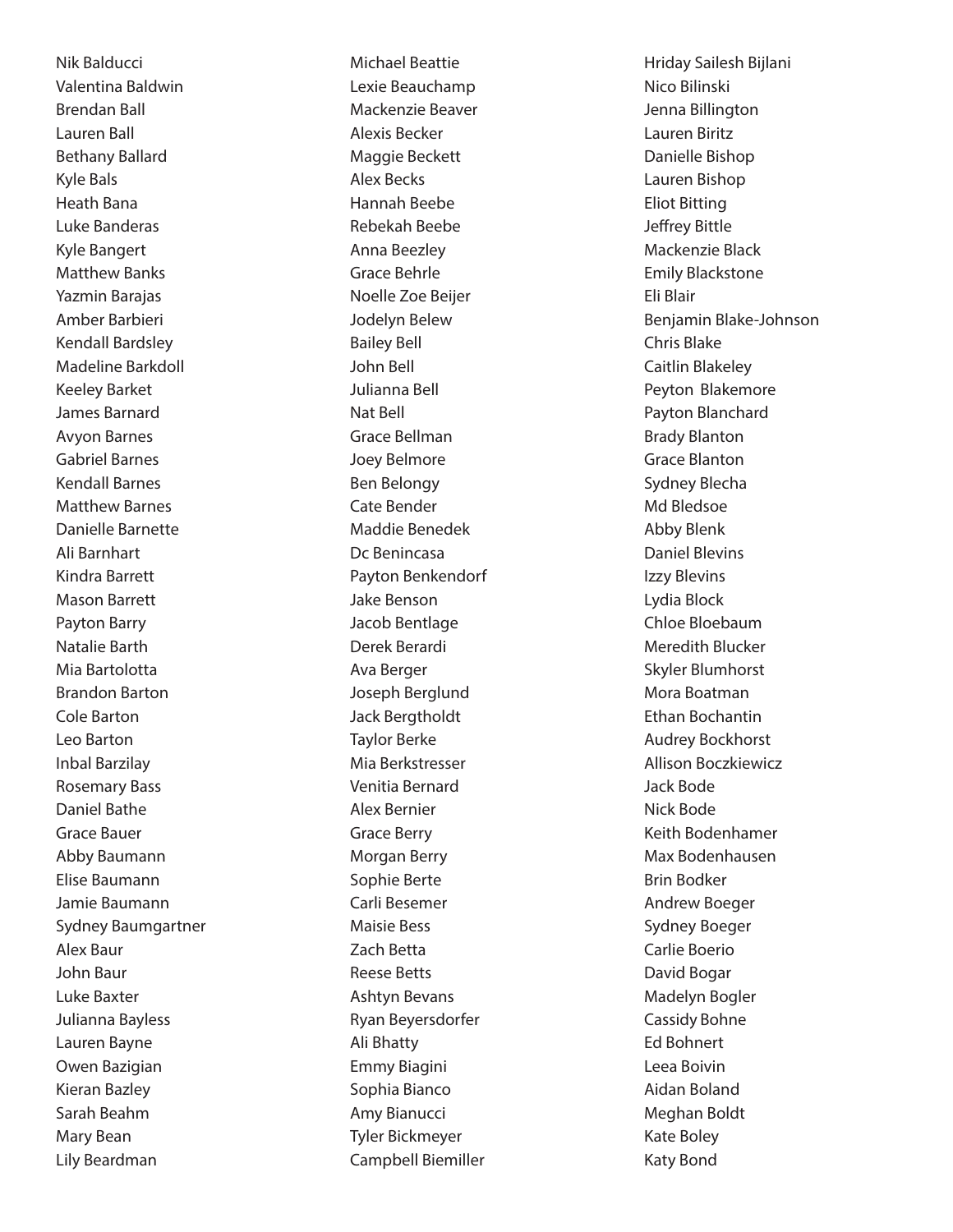Matt Bond Madie Bondurant Jack Bonifant Jonathan Bonney Taylor Bonomo Caitlyn Bontrager Kendall Boone Brady Booth Kaitlyn Boozer Oliver Bopp Emma Borage Isabelle Borchardt Chloe Bordenaro Quentin Borengasser Trevor Borgman Alexis Borgstadt Lexi Boring Rachel Boro Maddy Borzych Rosie Boswell Abby Botts Gisele Bouchard Sage Bouchard Peyton Boudouris Brock Boulware Madelyn Bourgoine Mariah Bourgouis Kata Bowen Cole Bower Alex Bowie Alex Bowles Elly Bowles Brooke Bowman Alex Boyd Carleigh Boyd Grace Boyd Sophia Boyd Andrew Boyer Emily Boyer Faith Boylen Matthew Bozeman Jack Brackney Mia Brader Aminah Bradley-Pikes Kayla Bradley Abby Brady Curtis Brady Lauren Brady

Kyalee Brammer Katie Brandon Allison Brannan Stephanie Branson Nathan Brassel Zach Brauch Reagan Braverman Wilson Brawley Abigail Bray Drake Bray Marc Brazeal Jakob Bredell Sydney Breedlove Mya Bremer Vinny Brennan Kelly Brenner Grace Brewer Kylie Brewer Landon Brickey Philip Brickey Aiden Bridges Callie Brinkman Alli Brinton Cierra Britt Sydney Brockman Mitch Broddon Sydney Brody Eliza Brooks Taylor Brooks Jackson Brouillette Rylan Brouk Aalyia Brown Andrea Brown Angelique Brown Ashley Brown Audrey Brown Declan Brown Faith Brown Greyson Brown Josh Brown Karah Brown Kobe Brown Kris Brown Matthew Brown Meghan Brown Mitchell Brown Quinton Brown Abigail Brownfield

Erin Brozek Ashley Brubaker Kyle Brubaker David Brucks Parker Brummett Madi Bruner Taylor Brungardt Allie Bruns Trey Bryant Taylor Buchannan Mina Buchholz Ben Buchinger Lauren Buckley Quincy Buckner Hieu Bui Phuong Oanh Bui Channing Bullock Luke Bunkers Josh Bunten Chris Bunting Abigail Burbridge Austin Burch Harrison Burchfield Elizabeth Burdick Annabelle Burdsal Zuzu Burdsal Savanna Burgdorf Connor Burgess Emma Burgess Erin Burke Hannah Burke Joe Burke Lauren Burkhead John Burleson Cali Burns Julia Bursby Austin Burton Catie Burton Scarlett Burton Elizabeth Busch Sophia Buseski Kate Bushnell Andreas Busse Madison Busse Arie Butler Deandra Butler Rory Butler Shay Butler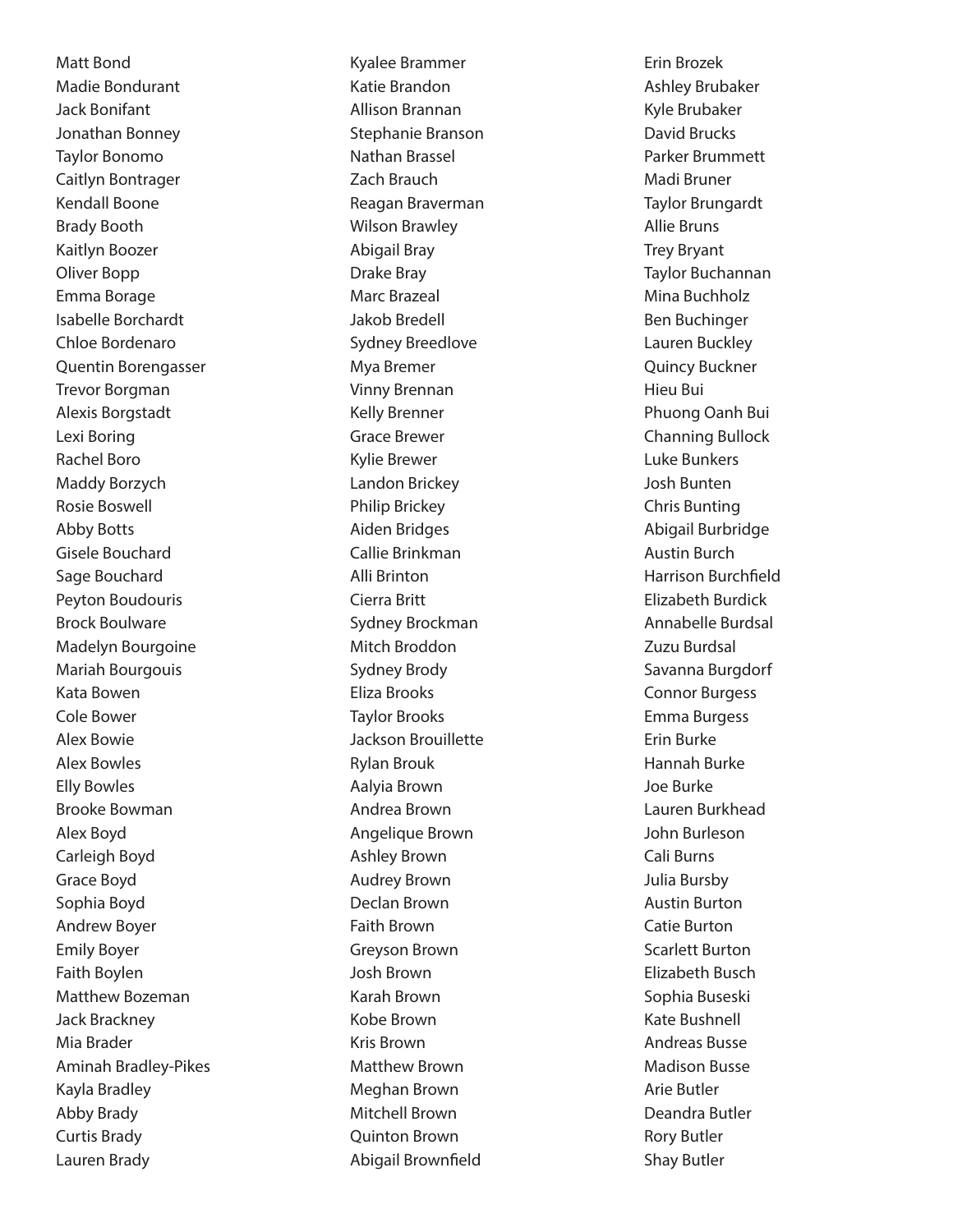Tanner Butler Anna Buturla Margaret Butzlaff Haley Byrd Monika Bzdyk

# C

Noah Cadwell Lucy Caile Allyson Caisley Hannah Calandro Dylan Calhoon Isabelle Call Sarah Callanan Karrion Calvin Katie Camm Cody Campbell Neeka Campbell Ryan Campbell Citlali Campos Emily Canchola Rileigh Cann Bailey Cannon Drew Cantrell Logan Caracci Giana Caravello Danielle Carbone Megan Carey Trey Carlin Rylee Carmer Jennavieve Carmony Michael Carney Robin Carney Kate Carovillano Jenny Carpio Bryan Carrasco Paula Carrera Corin Carroll Jack Carroll Matt Carroll Amory Carter Andrew Carter Logan Carter Skyler Carter Tricia Carver-Horner Caleb Casanova Niko Casazza

Nate Case Noah Casey Meghan Cashell Ciara Casper Jesse Cassatt Allison Cathey Grace Catlett Enora Cattanach Allison Caul Lorenzo Ceccon Serena Cepeda Grace Chafee Logan Chambers Nolan Chapman Mason Chartrand Allison Chase Lewis Chastain Priyanka Chaudhary Marc Chauvin Sienna Chavez Lexie Cheek Austin Cheeley Alaric Chen Anna Chen Jasmine Chen Victor Chen Heather Cheney Samuel Cheslik Crystal Cheun Meghan Chewning Ruth Chi Jordan Chiantelli-Mosebach Nicholas Childers Savannah Childress Olivia Childs Katlyn Chiles Gabby Chirco Emilia Chiriboga Lauren Chong Kyle Chrisman Malori Chrisman Kate Christanell Chelsey Christensen Kyleigh Christensen Isabelle Christiansen Titus Christopher Christina Chung Ellie Churchill

Megan Ciaramitaro Aidan Clark Ashley Clark Autumn Clark Lilly Clark Taylor Clark Wesley Clarkston Casey Claros Figueroa Evan Clausner Alison Clay Erin Clay Trevor Clay Kenzie Claypoole Mackenzie Clayton Akira Clemons Bryce Clemons Shawna Clemons Amanda Clifton Sarah Cloven Lorelai Clubb Garrett Cobb Sid Cobb Tiana Cobb Audri Cobige Connor Cochran Ryan Cohen Blain Coker Monique Cole Jess Colella Andy Coleman Hailee Coleman Olivia Coleman Russell Coleman Courtney Colench Michael Coletta Brittney Collier James Collier Carter Collins Grace Collins Marisa Collins Izzy Colon Kathryn Colvin Katie Comer Matti Conatser Emily Condra Isabella Conley Matthew Connelly Aniyah Conner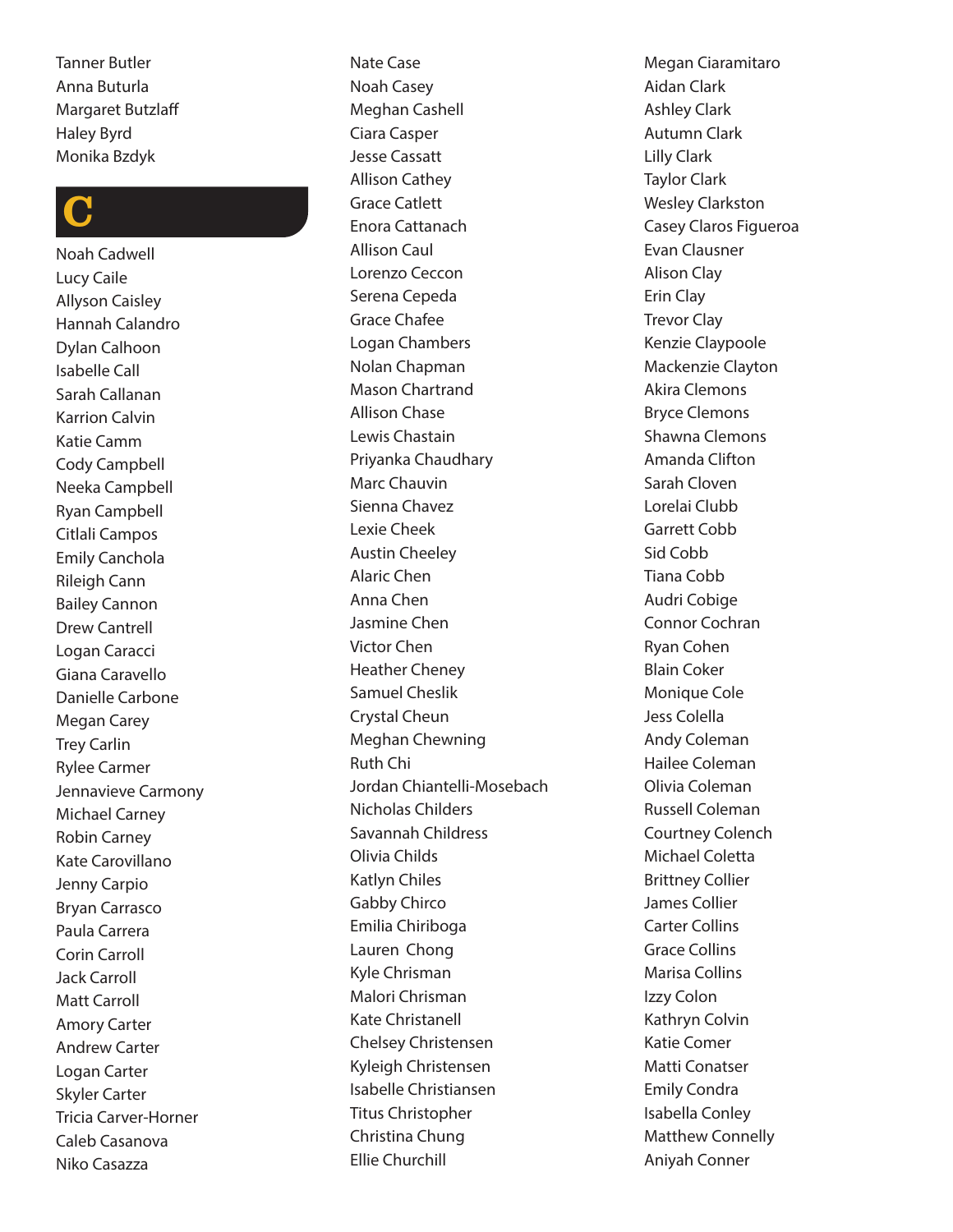Mia Connor Carlie Connors Blake Conrad Brad Cook Denali Cook Gwyneth Cook Kaylee Cook Tess Cook Wrigley Cook Sarah Cooley Emily Cooper Kylie Cooper MacKenzie Cooper Payton Cooper Jay Copeland Skylar Copeland Halie Corcoran Maddie Cordes Harrison Cordill Angel Cordray Calissa Cormier Carson Cormier Drew Corner Katie Cornett Brayden Corniels Edilberto Corte Real de Oliveira Paige Coss Claire Cossins Jakob Costello Kaitie Cott Joi Cottle Bryanna Counts Maggie Courtney Anna Cowden Jae Cowen Della Cox Bailey Crabtree Kathryn Craddock Alyson Craft Tabitha Crain Haylee Crane Mason Crane Caroline Crank Mackenzie Cranmer Kati Craven Maddy Creach Olivia Creed Charlie Creely

Emery Crockett Pierce Cromley Evie Crook Erica Crosby Shayna Crosby Brooklyn Cross Reece Crossan Andrew Crouch Bailey Crouch Alex Crow Bela Cseri Drew Cuba Shanon Culiner Nich Culley Addy Culver Catherine Cummings Emeril Cummings Caroline Cunningham Quinn Cunningham Riley Cunningham Megan Curran Audrey Currier Megan Curry Amelia Curtis Kassie Curtis Leslie Cytrona

# D

Owen D'Amour Nicole Dafcik Haleigh Dahl Drew Dahlgren Drew Dahlquist Griffin Dahm Lexi Dalley Jacob Dalton Johanna Damaso Donte Dampier Betsy Danaher Caitlin Danborn Gwen Daniels Sami Dantona Bobbi Darcy Mathilda Darkwah Sid Das Jack Dascher Maxwell Daubert

Seth Daves Ethan David Charles Davidson Toby Davidson Bianca Davis Blake Davis Bradley Davis Brian Davis Calvin Davis Ellen Davis Grace Davis Isabelle Davis Jack Davis Jacob Davis Jeffry Davis Mary Davis Morgan Davis Nick Davis Presley Davis Sam Davis Serena Davis Sophia Davis Sydney Davis Trin Davis Alexis Daw Sophie Dawson Sean Day Trevor Day Eloise De Geest Geoffrey Dean JaMya Dean Rabi Decatorsmith Olivia Decker Danielle DeClue Michael Dee Tyler Defoe Rebecca DeGreeff Matthew DeHass Theo Dehopere Grace Deien Hannah deJonge Justin Del Rosario Morgan Delerme Kiara Delgado Rachel Delgado Asiya Delic Reeve Delmas Cheyenne DeLong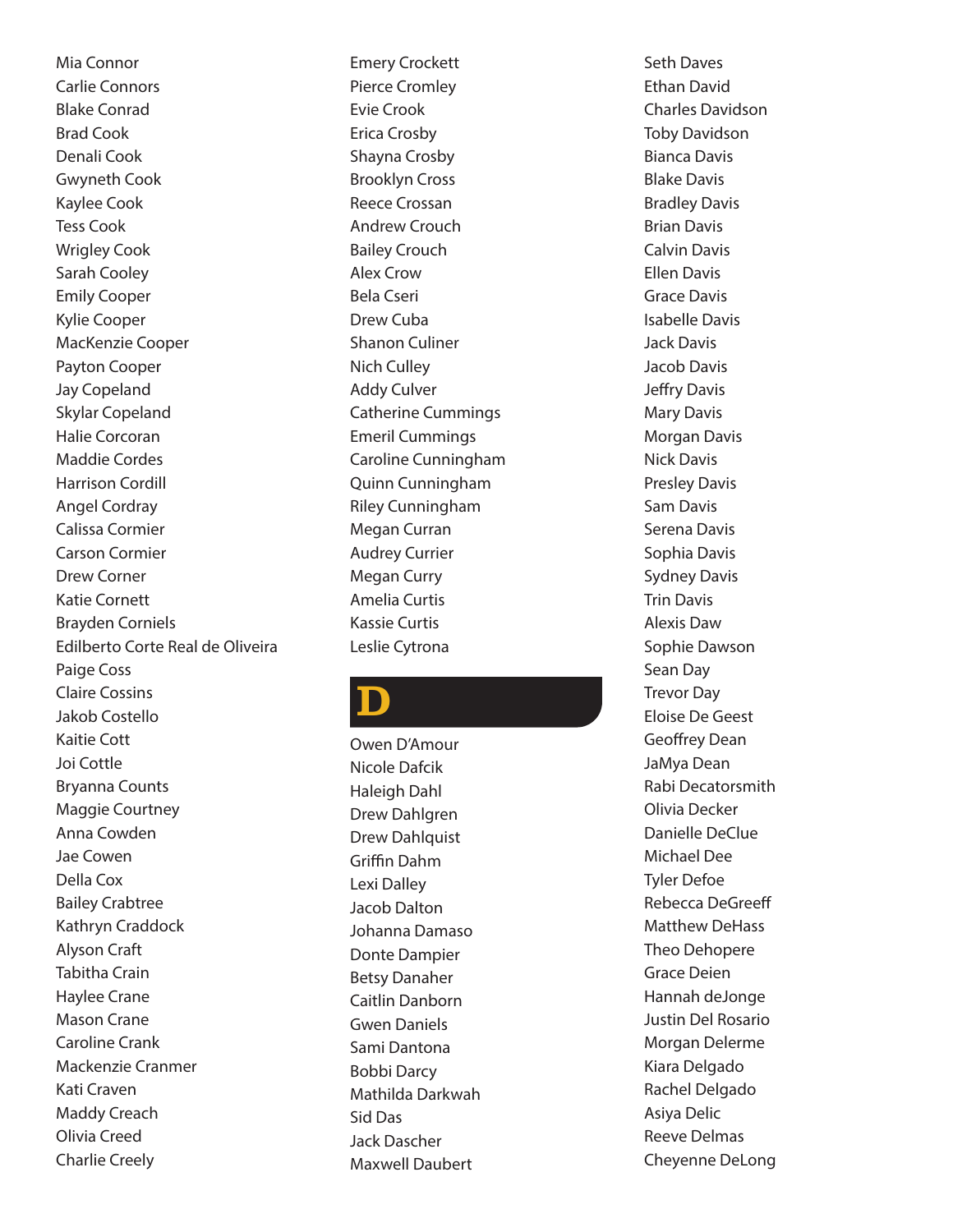AleighaDelozier Anna DeMeyer Alyssa Demma Audrey Dennison Elizabeth Denny Maddie Densmore Alex Denzer Alex DeOrnellas Noelle DeRennaux Elizabeth Derner Breanna Derritt Nikhil Deshmukh John Dever Audrey Deyoung Valeria Diaz Nathan DiCarlo Abby Dickinson Adam Dickinson Jade Dickinson Taylor Dierkens Colin Dierkes Lauren Dierks Elise Diesfeld Ali Dietrich Alicen Dietrich Miranda Difilippo Ashton Diggs Kaylee Dipasquale David Dobbler Afi Dobson Beyonce Dockery Charithasri Doddapaneni Brayden Dodds Danielle Dodson Ruthanne Doebler Chayse Doerr Emily Dofing Maureen Dolan Alex Dolde Sarah Donahoe Amanda Donahue Maggie Donahue Haly Donaldson Izzi Donelson Marissa Donnici Chad Dorch Kelsey Dorlac Svetlana Dorroh

Mark Doss Joseph Doty Braxton Douglas Mackenzie Douglas Mary Douglas Olivia Douglas John Dowell Maddie Dowil Laney Drabczyk Caulin Drago Christopher Dreon Hannah Drew Gracie Droptiny Leah Drummond Hannah Drzewiecki Angelica Duarte Blair Dubinsky Lily Duda Maddie Dudeck Payton Dudley Cameron Duello Ryan Dufty Brylee Duncan Kennedy Duncan Paige Duncan Asia Dunford Cooper Dunn Dillon Dunn Brendan Durbin Andrew Durham Stephanie Durr Matthew Dygert

#### $\bf{B}$

Lindsey Eakle Gabriel Eames Erin East Sierra Eaton Ahmed Ebada Katrina Eberding Blaise Ebisch Marian Eck Lynn Eckhardt Jonathan Edens Emma Edgar Jesse Edie Jake Edington

Tevis Edmiston Callie Edmond Mary Eduson Emily Edwards Hope Edwards John Luke Edwards Elle Eggers Claire Eiler Grant Eisenhauer Kathryn Eisler Anna Elbert Kara Elbert Kristian Elbert Caroline Elking Dani Elking Mitchell Ellebrecht David Ellenberger Emily Eller John Elliott Jack Ellis Jane Elliston Maya Elste Hunter Embrey Jay Encina Jane Endersby Grace Engel Hannah Engelman Taylor England Ari Engle Amy Erbs Kaitlyn Erhart Meredith Erickson Ruby Erickson Elizabeth Eritreo Krystal Ernst Morgan Erutti Abigail Ervin Alex Espinda Taylor Estraca Amanda Evans Cheyanne Evans Emery Evans Jake Evans Laura Evans Taylor Evans Catherine Everett Grace Ewing Ahriana Eyerman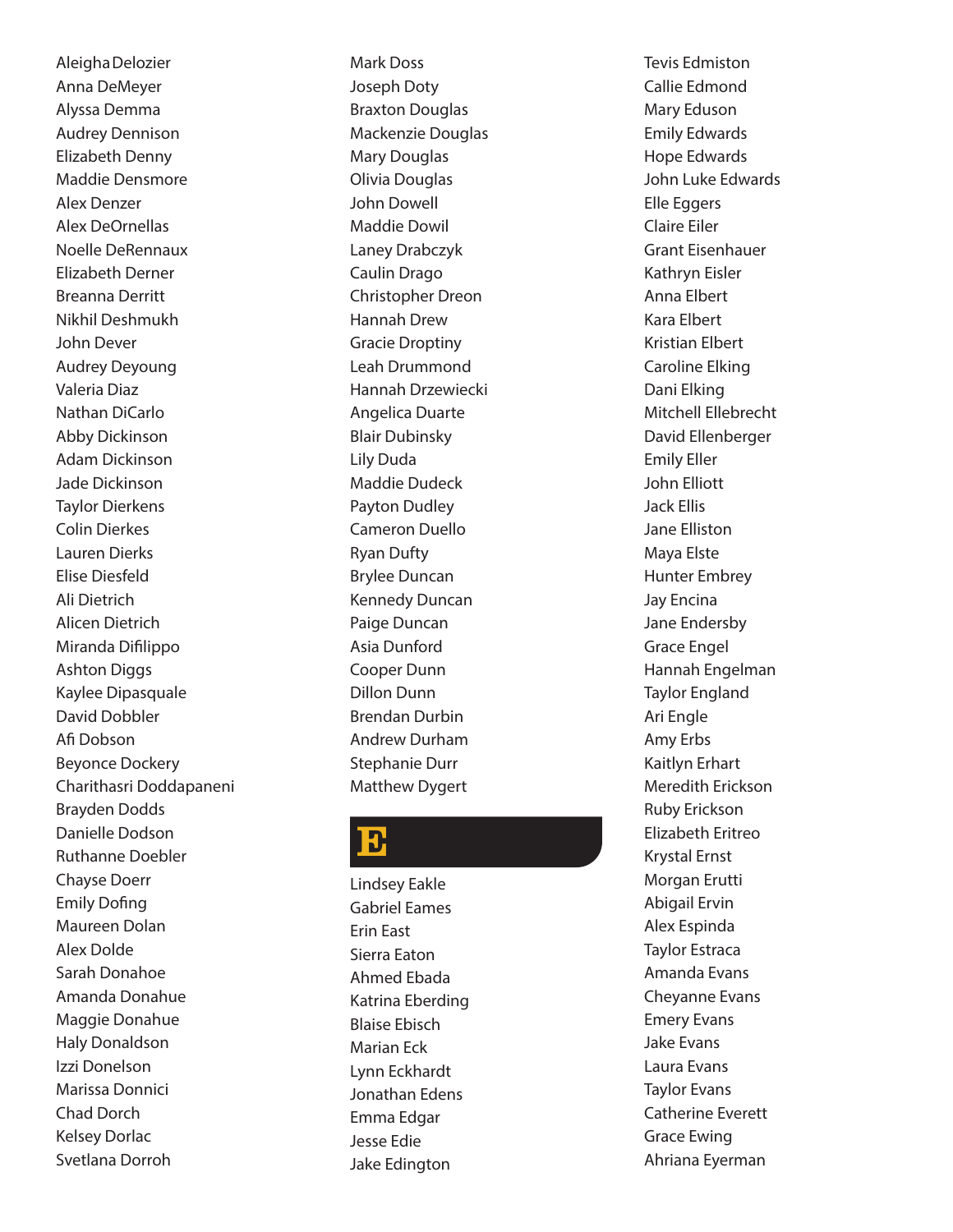#### Serenity Eyerman Emma Ezzell

# F

Gbemisola Fadeyi Jacob Fajen Melanie Falco Johnny Falduto Lindsey Fall Madeline Fallis Josiah Fansler Ayan Farah Allie Farber Olivia Farmer Collin Farquhar Isabella Farrell Richard Farrell Sam Farrell Emma Fassler Avery Fattic Sarah Faust Eduardo Favela Eleanor Fay DeAndre Fayne Chris Fearnley Delaney Fearon Robert Fears Ryan Featherstone Alexa Feldman Jaden Fellers-Lamb Maddie Fels Sydney Feltenstein Kaylee Fennewald Meyer Fensterman Cameron Fenton Mara Fenwick Emma Ferguson Joe Ferguson Lindley Ferry Logan Fessler Savannah Feterl Liz Fetzer Henry Feyh Peyton Fielder Chase Fievet Elizabeth Fife Reilly Finarty

Kylie Findley Tori Findley Grace Fink Lilly Finn David Fischer Milena Fischer Madison Fish Ariel Fisher Luke Fissinger Andrew Fitz Jessica Fitzgerald Donovan Flagg Darcie Flanigan Ryan Flanigan Ben Flannagan Ashton Flaspohler Faith Fleming Jenna Fleming Meaghan Fleming Maddie Flieg Jourdan Flores Maddie Flower Zack Flower Ian Flowers Sydney Flowers Chris Floyd Elizabeth Fochtmann Alex Foerstel Blaine Folsom Gabe Foppe Brandon Ford Paige Ford Skye Ford Vanessa Forister Chase Forrer BriannaForrey Athena Fosler-Brazil Kelli Foster Maddie Foster Kylie Fouts Dylan Fowler Emerson Fox Hayley Frank Miranda Frankenbach Eden Fraser Kiara Frauenhoffer Frida Frausto Haley Frazer

Jason Frazier Kira Frazier Emily Fredrick Seth Fredrickson Noah Free Phil Freeman Emma French Mackenzia French Eleza Frevert Emily Frey Sam Frey Daniel Fridman Rachel Frintz Alex Fritschi Veronica Fritz Mary Frizzell Sophie Froese Gage Froneyberger Isaiah Frost Sarah Frost Trudi Frost Alexa Frumm Laura Frymire Logan Fuemmeler Jack Fulkerson Brendan Fuller Tanner Fuller Jazmine Fullerton Lyla Funke Cameron Furbeck Reece Furkin Jacob Furlow Lu Furnas

# G

Mohamed Gaballah Sam Gabrick John Gabriel Sarah Gadban Trent Gadbois Phoebe Gadsden Evan Gagliardo Grant Gagliardo Ja'Licia Gainer Brandon Galante Tony Galanti Prashidha Galla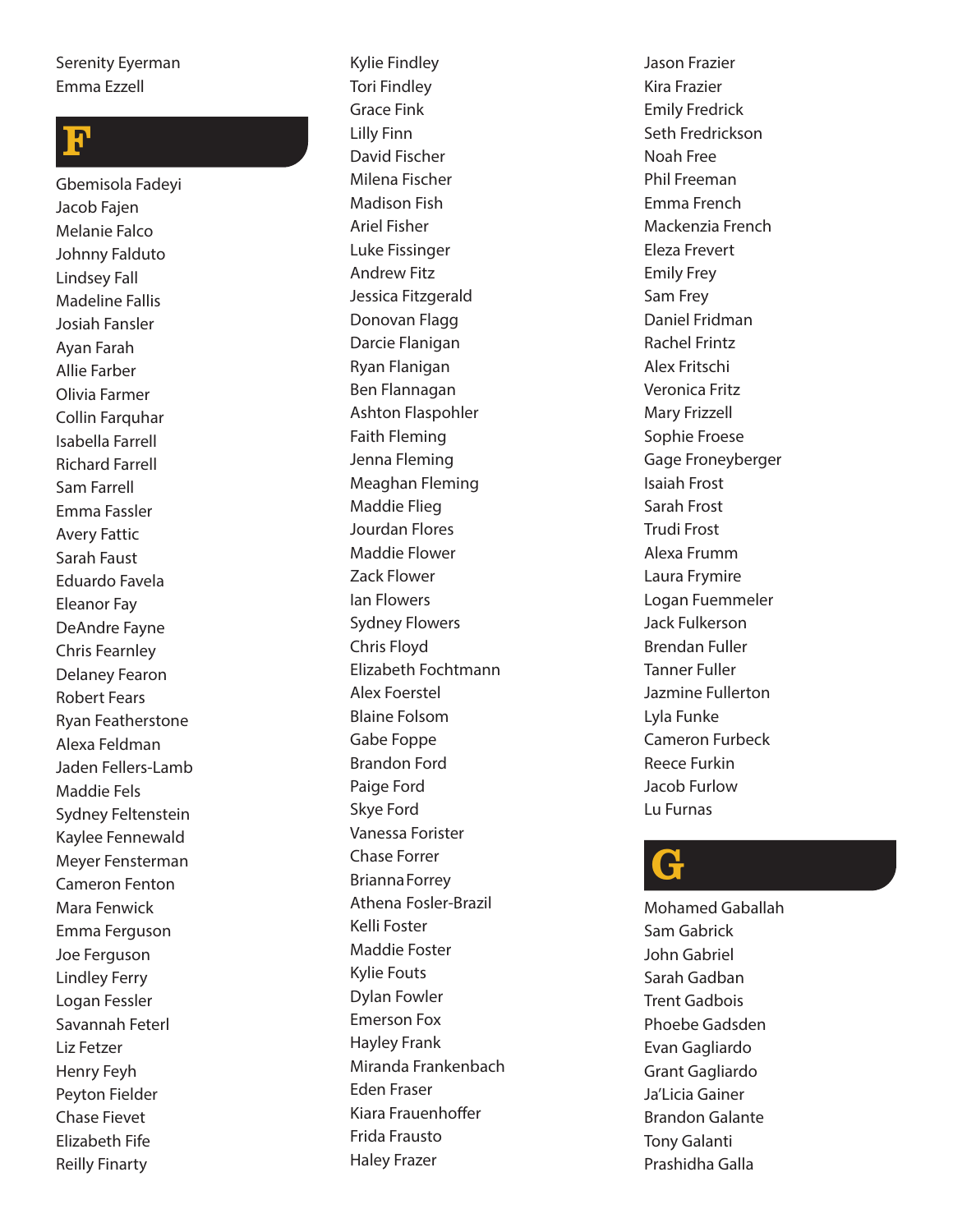Natalie Gallaher James Galli Liz Gammon Emma Gampper Aashree Gandhi Mira Gandhi Sam Gandhi Max Gandy Elizabeth Ganey Kelly Gann Alex Ganninger Kayla Kipp Jack Garagnani Tom Garagnani David Garcia Maribel Garcia Michael Garcia Alex Gardner Nick Gardner Mia Garino Olivia Garino Ashwin Garlapaty Grace Garlow Ashtyn Garms Grace Garner Morgan Garnhart Audrey Garoutte Mary Margaret Garrett Naomi Garson Makayla Garza Emily Gates Frank Gatto Ethan Gebhardt Jayde Gebhardt Ally Gederman Annalisa Geger Kaitlin Gelina Aspen Gengenbacher Charlie Gengler Genevieve Geoffrion Ally George Sara George Emile Gephart Lyndsey Gerbec Mia Gerdts Luke Gerlemann Holly Gerry Eric Gershilevich

Clayton Gerwitz Mackenzie Gettel Lizi Ghiday Charlie Giallanzo Eva Gianino Marissa Gianino Hannah Gibbs Danny Giesler Lorenzo Giganti Callie Gilbreth Hannah Gill Sam Gillespie Emily Gilley Gigi Gilliam Cam Gilmore Tommy Gilmore Logan Gioffre Maggie Girardi Braden Glass Leah Glasser Maddie Glazer Jacqueline Glenn Kimi Glickel Kathryn Gluesenkamp Rachel Godbey Aaron Goedrich Sydney Goehler Mackenzie Goetz Annalise Gogarty Hailey Gold Connor Golden Olivia Goldkamp Izzy Goldman Emma Gomez Kathleen Gomez Tony Gomez John Gonzales Kiley Gonzalez McGlauchlen Ava Gonzalez Evander Gonzalez Paola Gonzalez Elijah Good Ben Goodin Kamryn Goodlet Morgan Goodnight Anna Goodwin Holland Goodwin Miles Goodwin

McCade Gordon Ava Gorham Danielle Gorman Amanda Gosche Keri Gottberg Emma Gould Ethan Gould Truman Gouldsmith Audrey Graack Danielle Graff Jack Graham Angelo Gralnick John Grammer Sophia Grande Mia Grant Evie Grasinski Ben Graves Ethan Gray Katie Gray Kyrsten Gray Tyler Gray Will Greble Maya Green Raynesha Green Jake Greene Tess Greene Clayton Greenlee Kya Greer Nathan Gregg Rochan Gregory Lauren Greiner Gabe Greis Sydney Grellner Jaida Greminger Kori Grey Jake Griebel Taylor Griffin Emily Anne Griffith Colton Grisham Jayden Grisham Sydney Groff Kylie Groh Haylee Grondwalski Cailey Gross Melody Gross Alex Grover Gabrielle Groves Jenna Gruender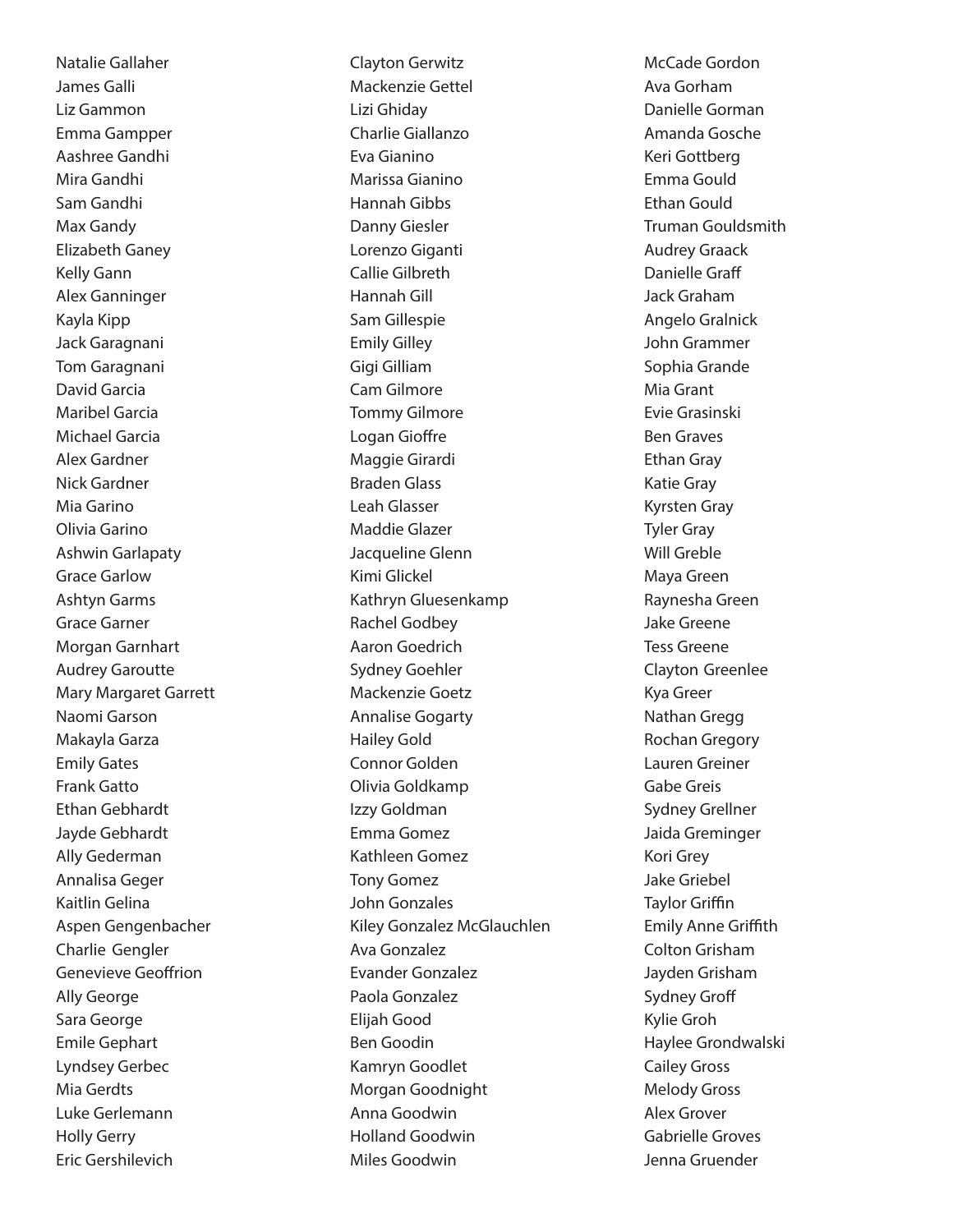Kevin Guan Amy Gubany Nayab Gulzar Hannah Gundlach Ian Gunter Katie Gunter Emily Guyot Carlos Guzman Nunez Olivia Gyapong

#### H

Annie Haake Camryn Habben Maggie Hackman Mia Hackworth Jacqueline Haegele Levi Hagar Cole Hagedorn Kaelyn Hagemeyer Nicholas Haggerty Julia Haggie Kameron Hahn Kevin Hahn Loren Hahn Benjamin Hahs Lael Haile Billy Haithcoat Abby Hake Mason Hale Campbell Haley Ian Haley Ainsley Hall Christian Hall Connor Hall Jake Hall Maddie Hall Madison Hall Miette Hall Olivia Hall Katie Hallums Campbell Hamai Rachel Hamaker Kobi Hamby Emma Hamilton Tristan Hamilton Noah Hamlett Claire Hamlin

Emilee Hamm Maribeth Hammers Caleb Hammond Jamie Hammond Meghan Hammond Yusseph Hammoud Olivia Hancock Blake Hanes Cameron Haney Gibson Hanke Kelsey Hankins Noah Hankins John Hannibal Kanchan Hans Lauren Hansen Lucia Hansen Max Hantke MacKenzie Hard Julia Hardiek Trisana Hardin Shamarrae Hardrick Danielle Hardy Isabelle Hardy Gillian Hark Elizabeth Harla Olivia Harmon Jenna Harms Lauren Harner Ryann Harold Nicholas Harp Abby Harpenau Emma Harper Ashley Harrington Mackenzie Harrington Hannah Harris Joe Harris Kathleen Harris Lily Harris Noah Harris Paige Harris Elena Harrison Faith Harrison Sydnee Harrison Meghan Harrity Bret Hart Chloe Hart MaKayla Hart Daniel Hartig

Cate Hartley David Hartman Destiny Hartsfield Devon Hartwick Riley Hartwick Ali Hassan Fazal Hassan Alayna Hatcher Anna Hathaway Tyler Hatten Nolan Hauck Gracie Hauptmann Nick Hauser Maddie Hawes Jillian Hawk Emily Hawkins Sam Hawkinson Kourtney Hay Abby Hayden Lucas Hayes Sophie Hayes Quincy Haymart Aj Hays Brady Hays Dylan Hazlett Haley Hazod Joseph He Natalie Heath Skyler Hebold Jacki Hecklinski Scott Heckman Nathan Heese Nicki Heger April Heien Taylor Heilman Sophie Heimerl Riley Heitman Byron Helmrich Audrey Helmuth Marlena Henderson Crow Ellie Henderson Emily Hendren Sydney Hendrickson Dalton Hendrix Nicholas Henigman Grace Henley Adam Henn Clay Henning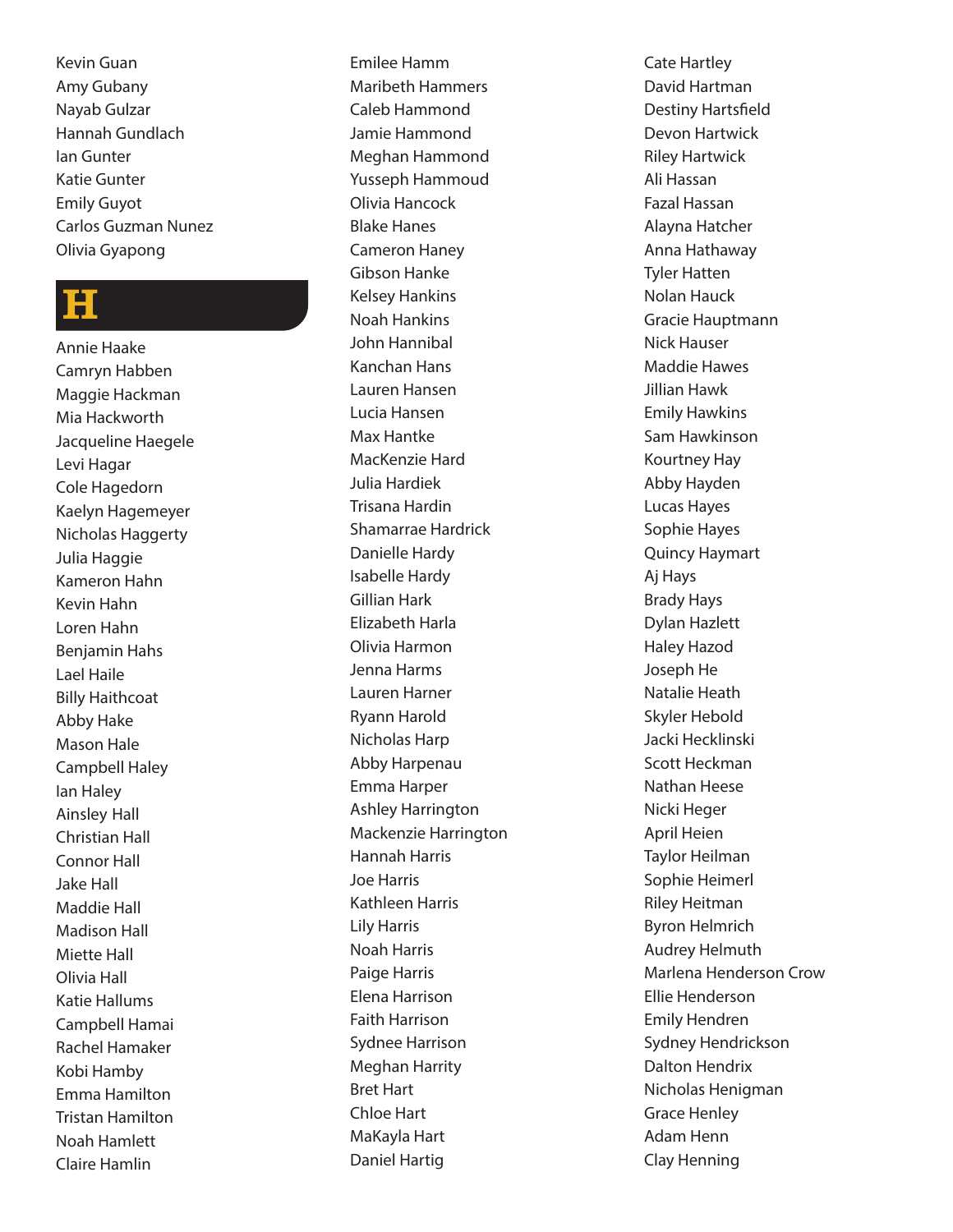Grayson Henry Ben Henschel Carli Hensley Maddie Herbert Abby Hernandez Izabelle Hernandez Kyle Hernandez Alex Herrera Eli Herrin Samson Hershenson Zoe Hertlein Allison Hewett George Hibbard Emily Hickey Samantha Hickey Colton Hicks Jeron Hicks Hayden Higgins Kait Higgins Will Higgins Allison Hildebranski Evan Hill Jamie Hill Kailyn Hill Riley Hill Vanessa Hill Erika Hillyer Brooke Hilton Grant Himmelmann Iesa Hinterlong Reece Hinton Kylie Hinz Caroline Hipskind Knoll Hirtz Lee Ho Peggy Hobson Sidney Hodes Charles Hodge Brandon Hodges Addie Hoffman Cam Hoffman Will Hoffman Brendan Hoffmann Clay Hoffmann Maddie Hogan Quentin Hogan Tyler Hogue Zack Hohenstein

Avery Holba Felicia Holbrook Samantha Hole Hannah Holladay Savannah Hollaman Cordell Hollensteiner Zoe Holley Sarah Hollinger Christopher Holloway Grace Lynn Holloway Danielle Holman Nathan Holtmeyer Grace Holton Breck Holtz Ashley Homyk Athena Hood Elaina Hood Kaylee Hood Felix Hook Emma Hoover Macey Hoover Alex Hopfer Angela Horina Philip Horn Ben Horst Ava Horton Lili Horvath Ana Carolina Hosomi Hunter Hostalek Jacob Hough Rachel Houghton Matt Houk Andrew Houmes Justin House Tabitha Houska William Hout Ashtyn Howard Maggie Howell Zeb Howell Jordan Hrabko Luke Hruby Claire Huber Jude Huck-Reymond Elijah Hudson-Moore Bailey Hudson Haley Hudson Jacob Hudson Tyson Huebner

Hailey Huerter Paige Huettenmeyer Maggie Huffman Andrew Huggins Megan Huggins Bailey Huhmann Daniel Hulan Eric Humphrey Sophia Hungerford Katrin Hunter Morgan Hurt Claire Hussey Vlad Husyev Ryan Huynh Calista Huys Andrew Hylton

# I

Gren Iagorashvili Zain Ibdah Elizabeth Ihrke Ella Ilg Emily Imes Ben Imhoff Nicha Imkaew Saira Ingram Sarah Ingram Koda Inman-Ahlstrom Chance Inman Emily Inman Shatya Intharaphet Isis Irving Kylee Isom Brett Ives Natalie Izoita Brittany Izzo

# J

Abby Jacezko Rebecca Jackoway Brooke Jackson Halle Jackson Kierra Jackson Austin Jacobs Olivia Jacobson Jarrett Jacques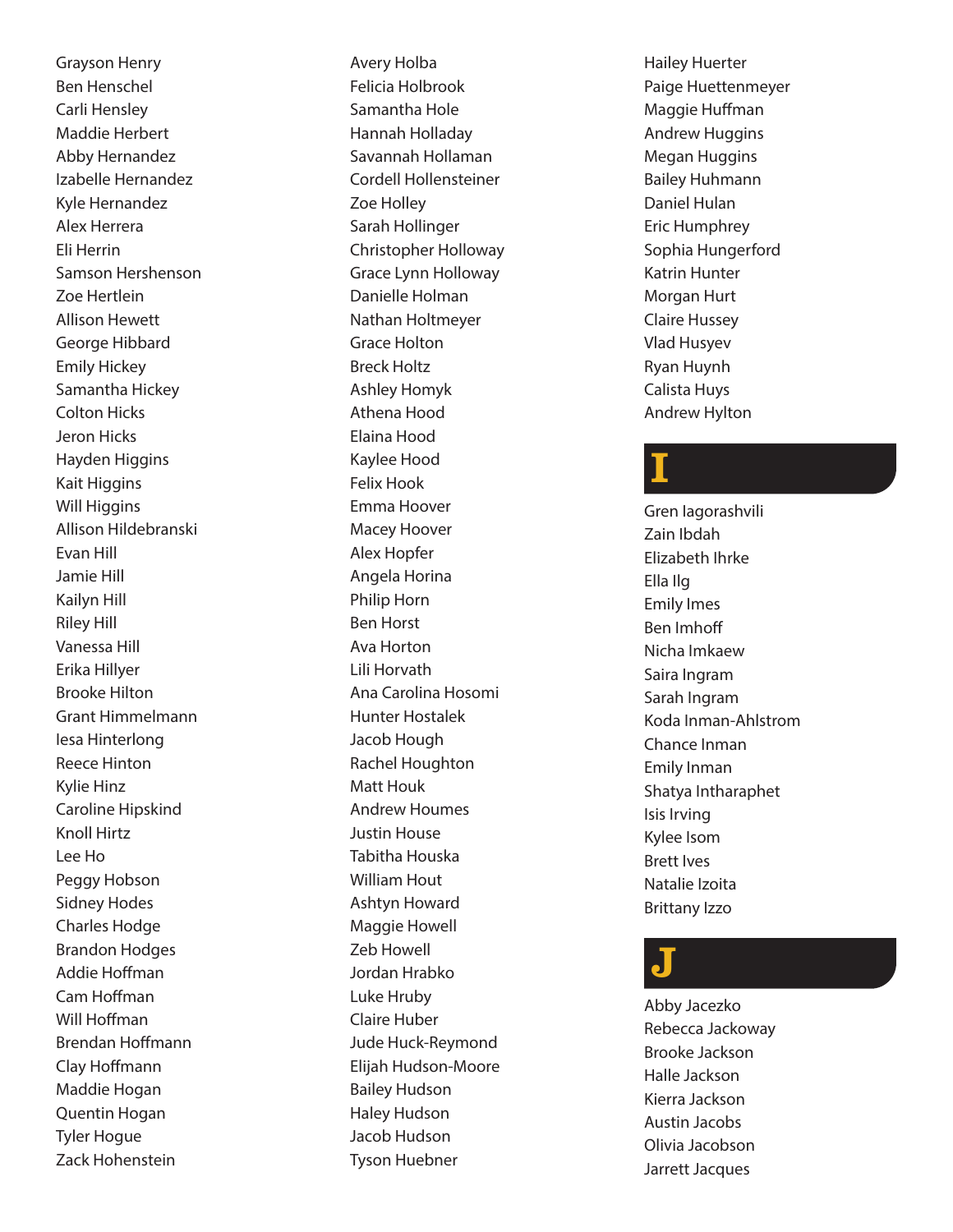Kelsey Jaeger Lexi Jaeger Rafael Sulaiman Jahja Lorelei James-Michaelis Ashley James Bode James Sam James Spencer James Emmet Jamieson Thomas Jamison Maddie Janes Malyka Janjua Brynn Jankowski Matthew Jansen Megan Jansen Kaylah Janssen Kalen Jarnegan Marty Jaskiewicz Emma Jauernig Rory Jaynes Olivia Jeckel Tree Jeffcoat Chase Jeffrey Maxwell Jeffrey Tate Jeffries Henry Jemison Anna Jenkins Caroline Jenkins Grant Jenkins Benton Jenne Dani Jennings Morgan Jennings Maddy Jensen Zoey Jensen Addison Jett Camden Jobe Michael Jobson Raegan Johann Emma Johannes Christabel John Jessica Johns Taylor Johns Bryce Johnsen Kennedy Johnson-Fue Aubree Johnson Caleb Johnson Dylan Johnson Emma Johnson

Faith Johnson Jordon Johnson Josie Johnson Kyla Johnson Lane Johnson Lyndsey Johnson MJ Johnson Noah Johnson Paige Johnson Samantha Johnson Adam Johnston Chris Johnston Lindsey Johnston Allison Jokerst Elena Jolly Aaliyah Jones Anna Jones Brooke Jones Hannah Jones Hayley Jones Noadiyah Jones Tayus Jones Travis Jones Cydney Jordan Leah Jordan Molly Jorris Patrick Jorstad Isabella Joseph Cayla Jost Connor Joyce Kerry Joyce Ariel Judd Guilherme Julio Ferreira Vaida Juma

# K

Giselle Kahmann-Meza Quincy Kahn Kaiden Kaiser-Barton Katie Kaiser Hanna Kakouris Aravind Kalathil Arya Kalathil Dina Kalderon Kaedynce Kaleikini Sadie Kallaus Kari Kamrud

Sam Kane Brent Kang Macy Kanllakan Emily Kaphengst Emma Kapp Aerin Karrenbrock Jacob Kasten Gabriela Kauffman Shannon Kauffman Ellie Kaufman Laura Kaufmann Natalie Kay Zayd Kdesh Gwenna Keckler Ashley Kee Ryan Kee Owen Keeley Kelsey Keen Gabe Keeton Kelsey Keil Grace Keith Jake Kellar Ashlyn Keller Cole Keller Sam Keller Noah Kellett Cameron Kelly Olivia Kelly Alexandra Kelsch Andrew Kempen Deepak Kempuraj Cam Kendall Grace Kennebeck Caitlin Kenney Maria Kenney Makenzie Kenny Taylor Kenser Sabien Kent Ceilidh Kern Christi Kern Easton Kerns Riley Kerns Caroline Kessinger Casey Kester Allison Keys Cynthia Khoukaz Joey Khoukaz Charlie Kilby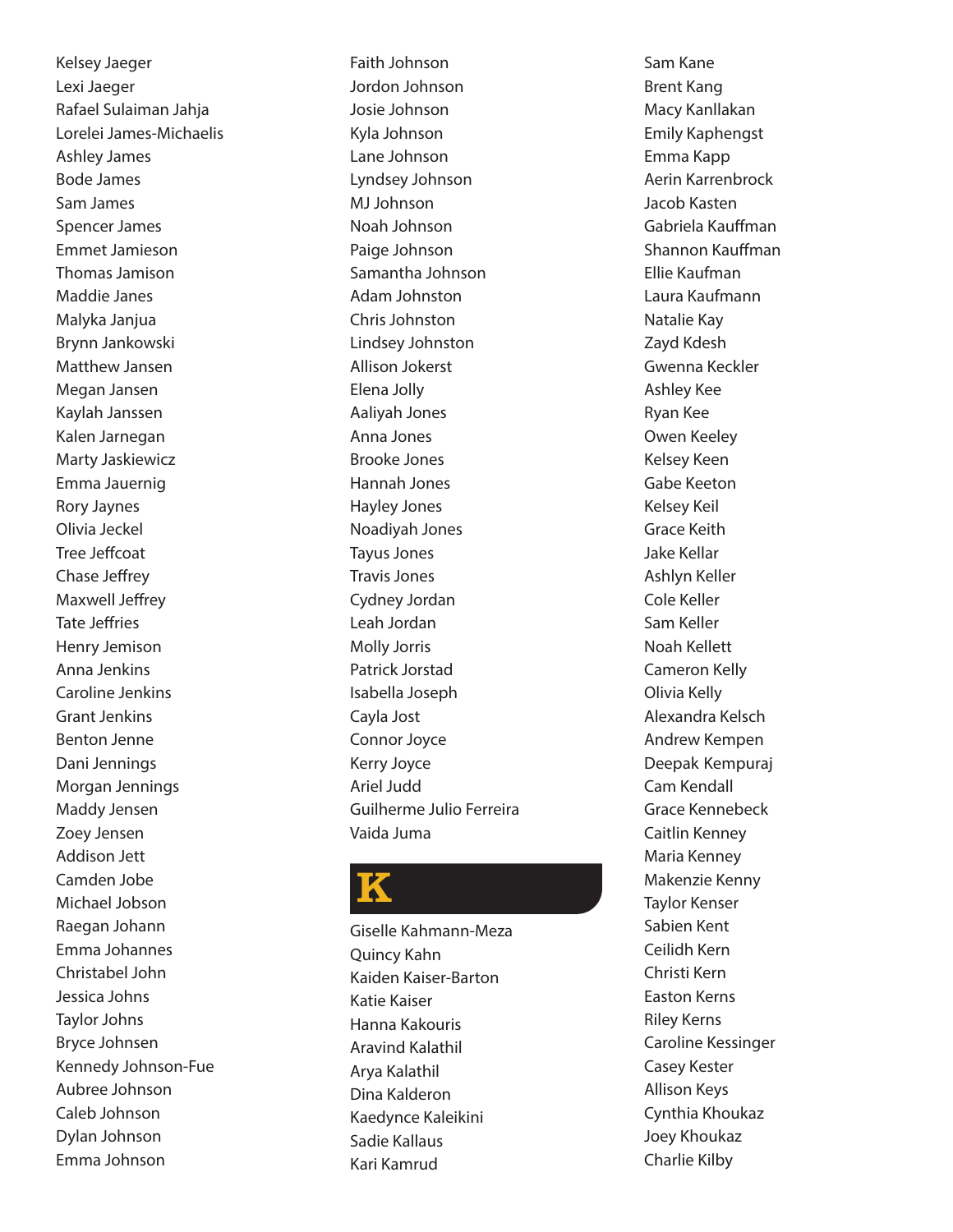Mary Kilcullen Riley Kilgore Tiernan Killmade Ben Kimchi Gwen Kincaid Emma King Jillian King Logan King Maddy King Miranda King Parker King Seth King Teagan King Erica Kingdon Christian Kinghorne Skye Kingsley Sophie Kington Mary Jae Kirby Lauren Kirk Lexi Kirk Ella Kirkendoll Hannah Kirkman Abby Kirtian Finn Kisida Mikayla Kitchen Carter Kleekamp Wendy Kleintank Kaylee Kleoppel Cody Kling Khiyanne Kluesner Silas Kluever Adam Klumb Madeline Knepler Courtney Knese Grayson Knight Elaina Knipple Alyssa Knoerle Emma Knopik Steven Knotts Dakota Knous Samir Knox Vaysia Knust Rachel Koch Zoe Koch Emma Kodner Natalie Koelling Colby Koenig Matt Koenig

Sam Koeppel Julie Koharik Morgan Kohr Jessica Kolditz Vivian Kolks Samantha Kollmeyer Karan Kommu Jessica Kondratenko Ella Konrad Polina Kopeikin Andrew Koppitz Abby Korak Helen Korcak Braden Korn Lyubov Kornev Erin Kornfeld Noelle Korta Abby Korte Zoe Korte Jessica Koscelny Gannon Kosowski Bella Kostolni Kaelyn Kovarik Katie Koziatek Barley Kozlowski Amelia Kraemer Emma Kramer Maggie Kramer CJ Kraus Kermit Kreder Olivia Kreisman Ben Krewson Chris Krewson Gabby Krimmel Kit Krippner Abby Krishnan Aidan Kroenke Nicolas Krueger Josh Krupp Elizabeth Kruse Lindsey Kuhlman Joe Kuhlmann John Kuhn Aishwarya Kumar Jack Kunkel Ally Kunz Aidan Kurtz Grayden Kurtz

Olivia Kurtz Jacob Kush Sidharth Kutikkad Alexis Kuykendall Eric Kvam

# L

Jacob Laan Adonis Labeaume Sydney Labuary Madison LaChance Alanie Lacy Emily Lacy Julia LaDuke Adrienne Lafi Nadia Lake Elly Laliberte Nina LaMar Marissa LaMartina John Lambatos Elizabeth Lammers Jocelyn Lamore Vanessa Lampley Lindsay Lanaman Ellison Land Kayla Land Hannah Landewe Rachel Landis Alexis Landrum Nathan Landry Warren Lane Dan Laney Nick Langdon James Langen Katherine Langen Maddie Langum Mary Lanio Brenden Lankau Paige Lannerd Adam Lappe Hannah Largent Jonathan Larimore Camryn Larissey Jacob Larsen Ava Larson Brenda Latamondeer Emma Laurx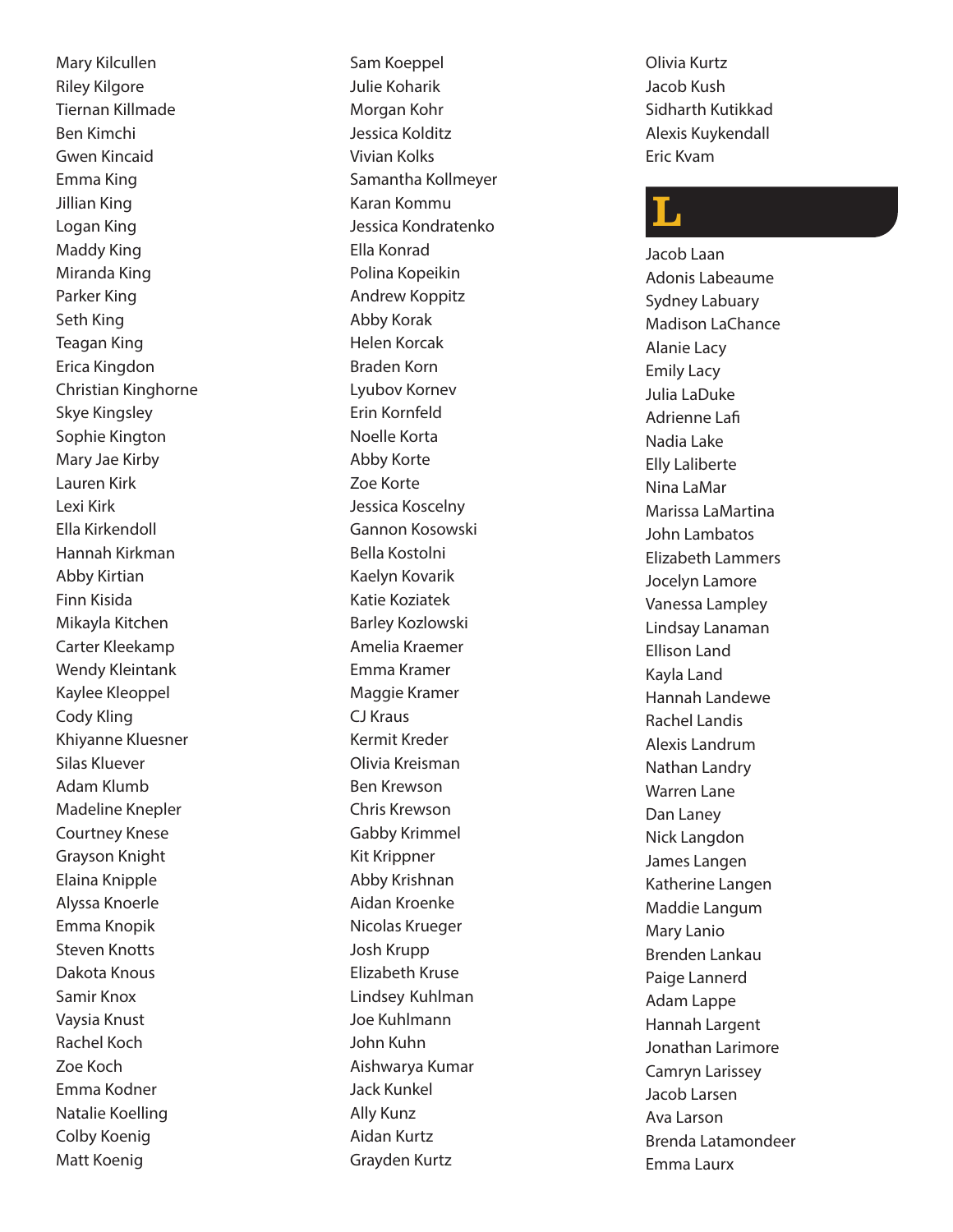Reese Lavers Anna Law Katie Lawler Cayden Lawrence Sarah Lawrence Kristyna Le Luan Le Michelle Le Nathan Le Cheyenne Lea Juliann Leak Emma Leary Avery Lechner Rachel Leckbee Christian Leddell Isabella Ledonne Abby Lee Adrianne Lee Andrea Lee Brandon Lee Garrett Lee Grace Lee Sophia Leftwich Olivia Lehnert Hannah Lehnhoff Alexa Leininger Evan Lemke Lyn Lepsky Ethan Leslie Caitriona Lethert Marissa Levi Abby Levine Abigail Lewandowski Sophie Lewczuk Anya Lewinski Caleb Lewis Evy Lewis Jane Lewis Jilliane Lewis Leah Lewis Vince Lewis Zhengyang Li Alex Libman Gabby Licari Frank Licavoli Max Lickteig Ashley Lienemann John Liggett

Logan Liguore Andrea Lin Erin Lindberg Luke Lindberg Will Link Lindsey Linkous Megan Linscott Taylor Lionberger Jayden Lippincott Eric Lis Alyssa Listello Kayleigh Little Noah Lively Edie Livers Iman Lloyd Spencer Locke Ellie Loe Alex Loesing Victoria Lofland Cierra Logan Caleb Logue Caleb Long Jaden Long James Long Mya Long Skyler Long Hailey Loog Ellie Lopez Jennifer Lopez Alyssa LoPiccolo Eddie Lorentz Bridget Lorson Tara Lottes Macey Lottmann Madison Louderman Connor Lovelace Zach Lovelace Dominic Lovett Brianna Lowe Jacob Lowe Emily Lower Kendall Lownds Hannah Kate Loy Savannah Lu Xiao Lu Olivia Luce Liz Luddy Elyse Luecke

Andy Luetkemeier Claire Luetkemeyer Payton Lujin Elise Luker Clare Lund-Molfese Anika Lunde Aidan Lurtz Joshua Luscan Nicole Lutchka Cara Luttrell Summer Lutz Josh Ly Bennett Lyday Caroline Lyman Kaitlin Lyman Grace Lyndes Jacob Lyon Max Lyon Megan Lyon Dalton Lytle

# M

Evelyn Mabie Chelsie Mackanos Lindsey Mackey Samantha Mackley Loren Macon Sianna Madsen Dili Maduabum Aditya Maganti Aubrielle Maginness Luke Magnante Liza Mahacek Maggie Maher Riley Maher Stephanie Maier Haseeb Malik Zoe Malik Max Maliwat Umer Mallick Coleson Manade Ashley Manalang Gianna Mandile Rebecca Manello Molly Manley Katherine Mann Abby Manner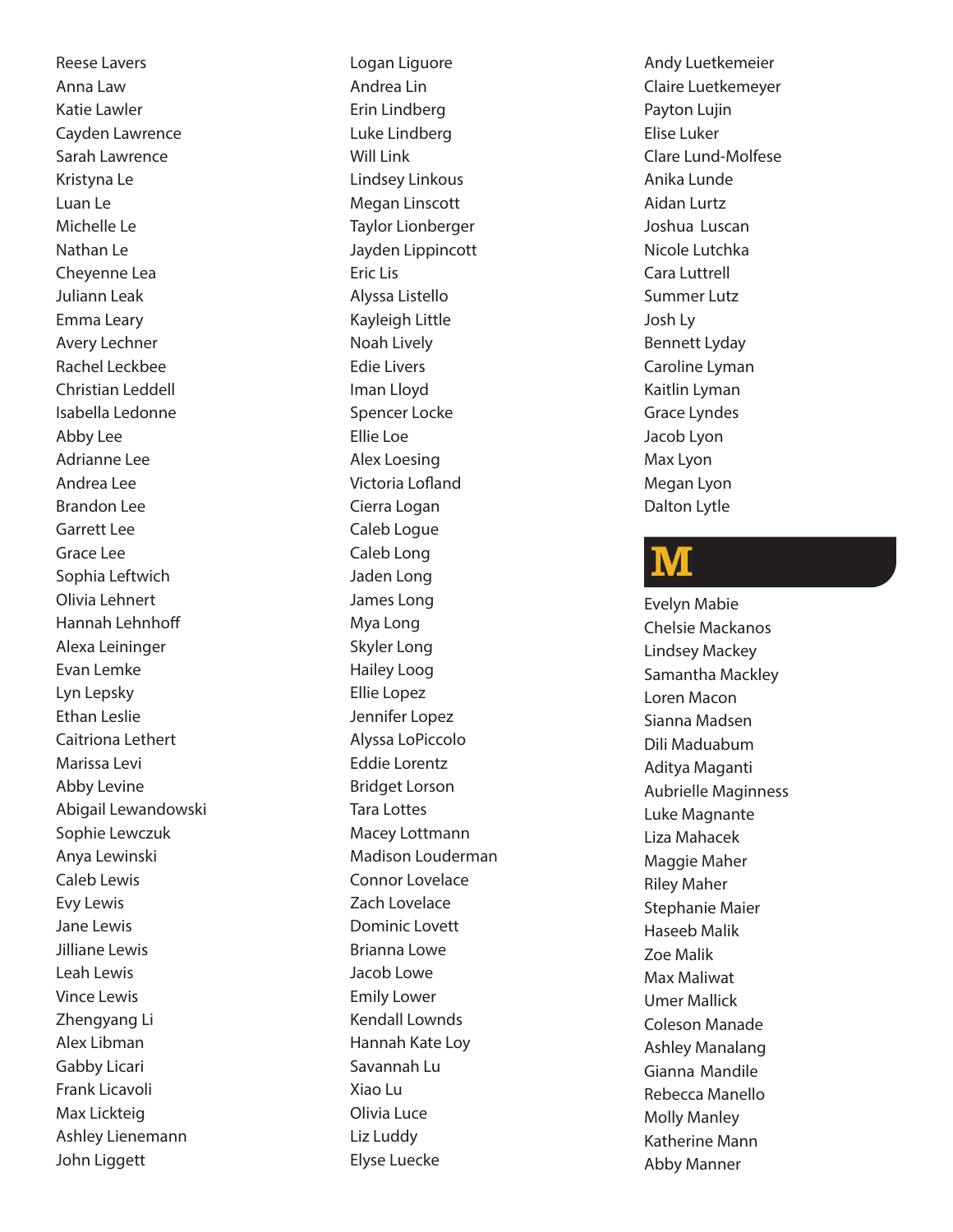Elyse Mansfield Jane Manson Ana Manzano Lazo Jasmine Maqsood Peyton Maras Rem March Sophia Marchetti Meaghan Marcin Josh Margherita Jillian Marino Lauren Marino Meghan Marino Cassandra Marks Macy Markway Sara Marquardt Sammy Marquis Lizzie Marshall Megan Marshall Elizabeth Marszalek Bailey Martin Christian Martin Jamison Martin John Martin Kamryn Martin Kennedy Martin Megan Martin Nichole Martin Sarah Martin Shannon Martin Caleb Martinez Grace Martinez Johnathan Martinez Andrew Marty Luke Marx Allison Masilionis Elijah Maskrod Avery Maslowsky Amara Mason Madison Mason Lauren Massman Keeleigh Mastis Anna Mastylo Angel Mateo-Mateo Kayla Mater Riley Matheny Elena Mathews Zayda Mathews Lenytte Matos

Mario Matteucci Meredith Matthes Sarah Matusofsky Katelyn Matzdorf Camille Maule Ben Maxon Mallory May Ryan Maye Lia Mayen Green Liz Mayer Megan Mayer Shelbie Mays Joy Mazur Mara Mazzucchelli Kristen McAllister McKenzie McBee Cydney McCafferty Jonas McCaffrey Oli McCann Aeri McCarthy Avery McCarthy Ian McCarthy Morgan Mccarthy Sydney McClintock Duncan Mccloud Maggie McCloud Raynah Mcclure Jackson McCombs Eli McCoo Emma McCormick Hannah Mccrary Madison McCreary Rachael McCullar Grace McCully Carli McCurry Aidan Mcdermott Billy McDermott Molly McDermott Noah McDonell Grant McDonnell Rachel Mcdonnell Mary McDowell Alex McEachern Keely McElligott Katelyn McEnroe Grace Mceuen Lily McEwen Jackson McFadden

Lauren McFail Kennedy McGhee Mara McGhee Breanna Mcgilton Kameren McGinnis Hannah McGivern Kathleen McGowan Sydney McGuire Jack McInerney Joey McKean Brooke McKee Kaylyn Mckee Casey McKelly Jacquelyn McKenzie Ian McKie Amina McKinney Cade McKnelly Sarah McLain Nylah McLarren Grace McLaughlin Morgan McLaughlin Megan McLeod Connor McLindon Taylor McMahan James McMillen Taylor McNair Abbey Mcnally Joey Mcnunn Nate Mcreynolds Tommy McSweeney Erin McWilliams Dylan Meehan Katie Mefrakis Kendra Mehl Ryan Mehrer Shay Mehta Christina Meier Marley Meinking Natalie Meinkoth Francisco Melendez Rodriguez Katelyn Mendenhall Michelle Mendoza Dominic Menendez Senay Mengesteab Cole Mensik Hannah Mentel Sam Merrifield Luke Mertens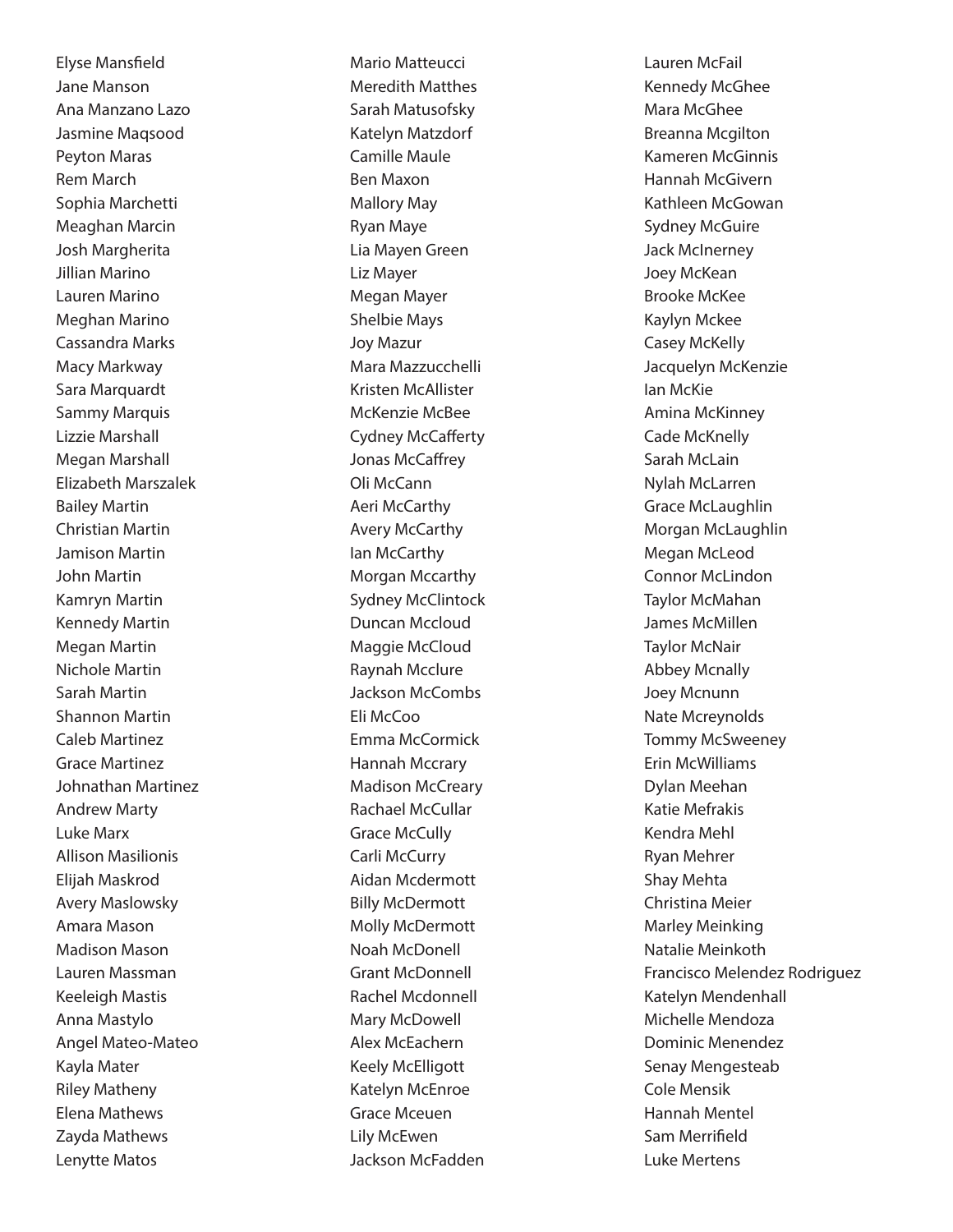Hunter Mesko Kiely Messick Lou Messmer Haley Mesz Haley Metz Blake Meyer Eric Meyer John Meyer Rachel Meyer Jacob Meyerkord Kylie Meyerkord Curtis Meyerpeter Maddie Meyers Ebele Mgbemena Josh Michalak Vaso Micheas Elise Michel Elise Milburn Natalie Miles Avery Miller Collin Miller Colten Miller Courtnie Miller Darius Miller Garrison Miller Grace Miller Haley Miller Ian Miller Joe Miller Jordan Miller Kloe Miller Molly Miller Reagan Miller Taylor Miller Tobias Miller Ella Milligan Abbigayle Mills Conor Mills Joshua Mills Lexi Mills Annelise Miner Rachel Miner Ally Minor Danielle Mintzlaff Yasmeen Mir Abi Mirikitani Anusha Mishra Rachel Misner

Caroline Mitana Alicia Mitchell Andrew Mitchell Caroline Mitchell Jackson Mitchell Maggie Mitchell Taylor Mitchell Gage Mitchusson Trent Moad Sara Mobl Abby Moehlman Meghan Moeller Mark Moghadam Sophie Molitor Megan Moll Ashley Monks Lindsey Monnig Skylar Monroe Pamela Montano Claure Domenic Monteleone Daniella Montes MJ Montgomery Nikolas Montileone Riley Montross Ariana Moore Bethany Moore Jaxyn Moore Maddi Moore Preston Moore Wyatt Moore Zairai Moore Destiny Moreland Lilli Moreland Clayton Morgan Kylie Morgan Sam Morgan Kristyn Morgenthaler Maia Moriarty Nicole Morris Tre Morris Ashlyn Morrison Ray Morrow Sophia Morton Clara Moser Layton Moser Sean Moser Joseph Mosley Lashauna Moss

Skylar Moss Maddie Moulin Angel Mounivong Sam Mount Raegan Mountain Piath Mourwal Lily Mouw Caroline Moxley Alesia Mozee Claire Muckerman Audrey Mueller Erin Mueller Maddie Mueller Ashley Mukosey Akhil Mulakala Angie Mulita Mike Mullen Destiny Muller Alec Munson Jake Murdock Bronte Murgett Kendall Murk Madelynn Murphy Mason Murphy Montana Murphy Amanda Murray Connor Murray Simon Murray Christian Musgrave Ben Musgraves Sydney Muskopf Sam Mygatt John Myres Keali Myrick

# N

James Naert Dalton Naile Grace Napp Izn Naqvi Ellie Nash Joseph Nash Molly Nash Raghad Nasraldeen Matthew Natole Tommy Nauman Grace Naumann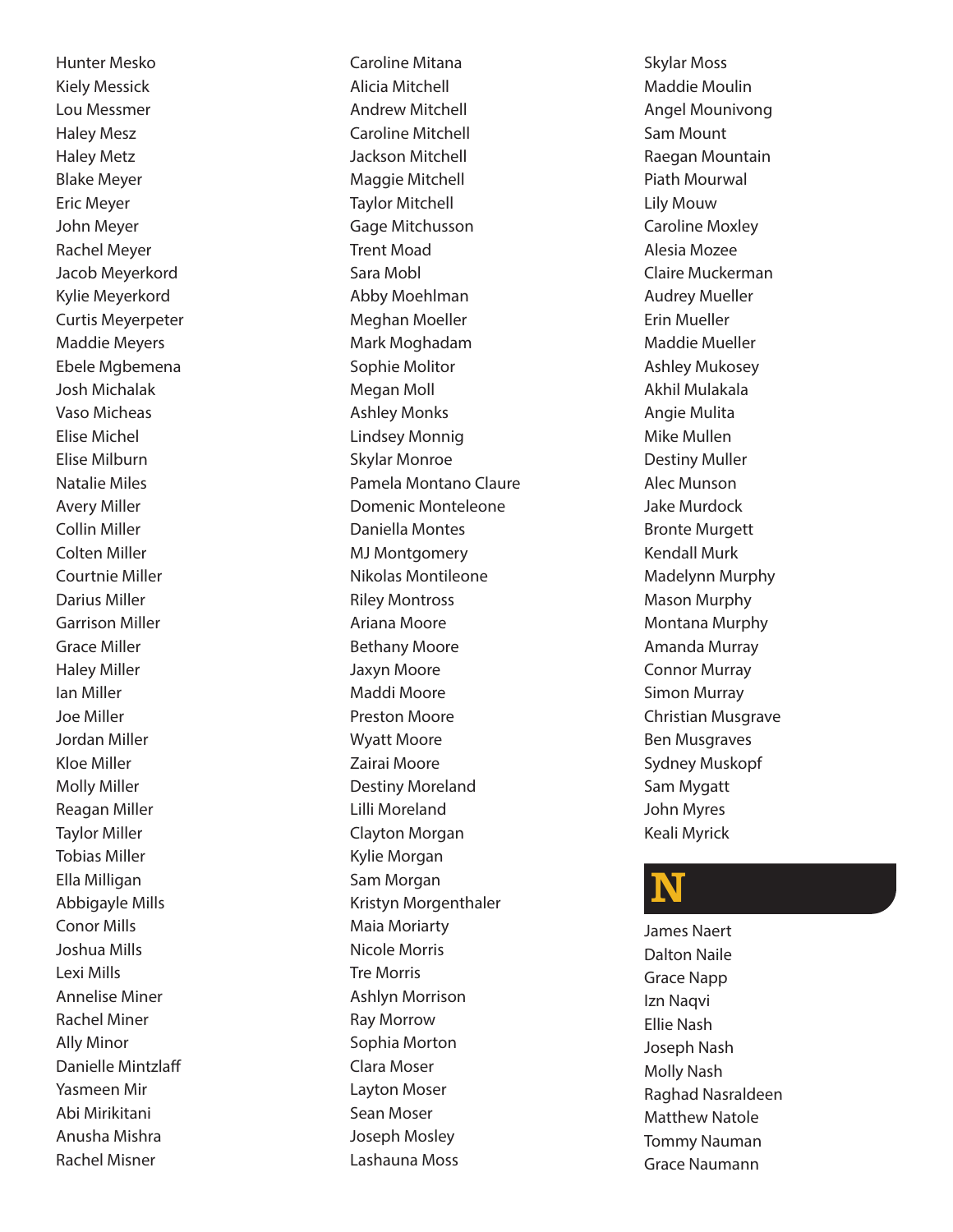Matt Naunheim Sadaf Naushad Sarina Neal Jake Needham Emma Neel Paige Neff Nick Nellesen Cole Nelson Lauren Neubauer Bobbie Neustel Amanda Newbold Christopher Newhard Amalia Newman Angel Newman Margaret Newman Eleina Newton Sage Newton Alanna Nguyen Angel Nguyen Jenna Nguyen Jessica Nguyen Max Nguyen Phuong Nguyen Toby Nguyen Kylie Nichols Lexi Nichols Max Nichols Wesley Nichols Jonah Nickerson Caleb Nico Emily Niehaus Lillian Niermann Madison Nieuwenhuizen Jayden Nilles Evan Nitchman Katelyn Noah Grace Noble Maddy Noblett Will Nolte Susannah Nordmann Kenneth Norman Melanie Noser Osman Noueiry Sumaya Nour Samantha Novak Paige Novander Isabel Nowacki Gavin Nowlin

William Nulty Matt Nussbaum Kristin Nusser Keith Nyanyo Claire Nyi Sierra Nyquist

# O

Colin O'Brien Jack O'Brien Mia O'Brien Peyton O'Brien Zoe O'Brien Anna Marie O'Byrne Ryan O'Connell Bridget O'Day David O'Dell Gracie O'Donnell Casey O'Halloran Kelly O'leary Clare O'Neil Ellen O'Neill Katie O'Russa Kyle O'Shea Madelyn O'Shea Rachel Obenhaus Mackenzie Oberholtz Amanda Obeso Kailey Odenwald-Baumgartner Avery Oehlschlager Eva Oelsner Noah Oestreich Lexi Oetterer Kaleb Off Kengo Ogawa Andrew Ogden Jack Ogilvy Aidan Ogle Alexandra Okeson-Haberman Kismet Okyere Erin Oliver Tayo Ologunorisa Laney Orchard MaryRose Ornosky Madelyn Orr Chloe Orscheln Lily Ortinau

Sarah Ortiz Allison Ortmann Payton Orton Ola Oskarbski Monika Osowski Ava Overman Anthony Overton Raymond Owens Taylor Owens Vivian Owens

#### P

Avery Padak Greta Padberg-White Jay Paden Collin Page Cristian Paladi Jasmine Panday Donte Pankey Brooks Papendick Komini Pardalos Colin Paris Alexander Park Jee Eun Park Nate Park Adia Parker Bella Parker Bryce Parker Claire Parker Forrest Parker Jessica Parker Jake Parmentier Lukas Parrish Sydney Parrish Caroline Parry Savannah Parry Morgan Parshall Makayla Parton Teresa Pasch Alay Patel Arya Patel Himani Patel Megh Patel Priyanka Patel Hollyn Patrick Adi Patro John Patterson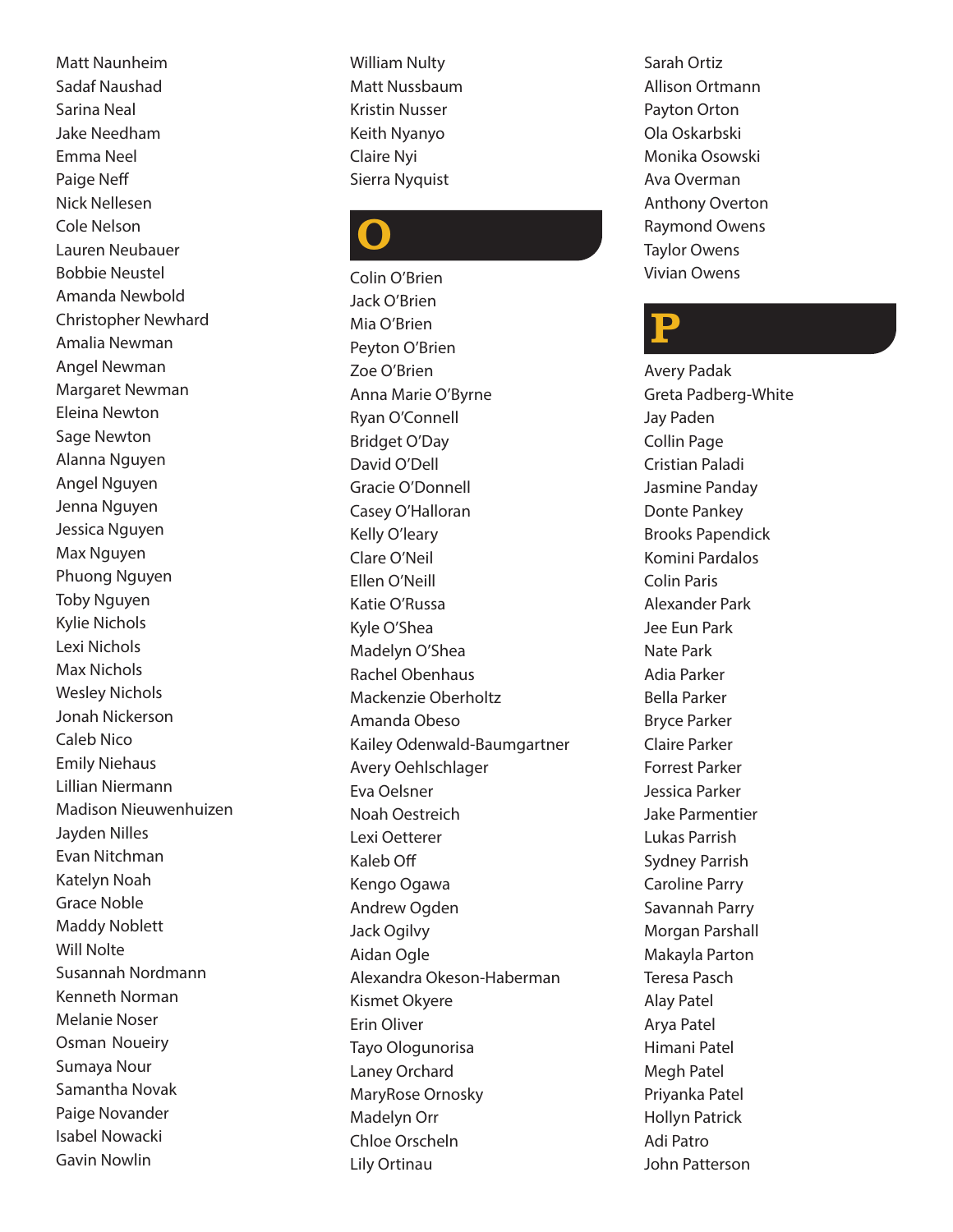Peter Patterson Sean Patterson Sophie Patterson Michael Patton Megan Paugh Emma Paulson Grace Pea Sydni-Anne Pearson Emma Peck Lauren Peck Liam Peck Matthew Pecoraro Michael Peeler Bridget Pegg Greg Pekurney Ellie Pendleton Addy Penn Makayla Penny Cara Penquite Winston Penrod Anna Pepper Emily Perisho Alicia Perry Sydney Perry Brooke Perryman Katrina Peter Sarah Peters Tanner Peters Josie Petersen Haden Peterson Sam Peterson Sarah Petrowich Kathryn Petruska Taylor Petska Kristen Pettibon Jashayla Pettigrew Ben Pfeifer Jenny Pham Chan'tice Phillips Sophia Phillips Tess Phillips Cameron Phipps TJ Phipps Claire Piburn Keenan Pickell Paige Pieper John Pierce Bryce Pierson

Greg Pierson Alexis Pietro Allie Pigg Maggie Pilkinton Natalie Pine Olivia Pine Reanna Pinnock Paige Pippin Peppy Pitman Danielle Pittman Luke Pittman Clara Plass Daniel Platz Charles Ploesser Ellie Plohr Kate Pluenneke Jack Pohlmann Rylan Polikov Jack Politte Annie Pollard Jeffrey Pollmann Makayla Pollock Taylor Pollock Isabella Pompiean Sophia Pomrening Jessie Pool Madison Pope Kaylee Popejoy Grant Poppe Sydney Poppe Derek Porter Lillian Porter Rebecca Potje Hayden Potter Annie Pottios Akira Potts Curstin Powell-Blythe Andreya Powell Landyn Powell Madeline Powell Coby Powers Jake Powers Kelsey Powers Veronica Pozdal Claire Prather Millie Prechtel Ben Preheim Ben Prentiss

Ethan Presley Cierra Presson Grace Prestley Raymond Preston Jenna Preuss Chloe Prewett Luke Price Rebecca Price Tori Price Tyler Price Sam Prince Nick Prindiville Tristan Pritchett Sydney Proffer Emma Proskey Abe Ptasienski Ben Ptasienski Jackson Ptasienski Claire Puent Jools Pulcher Ethan Pull Catherine Pundmann Logan Purcell Olivia Purkey Taylor Purvis Matt Putnam Adrienne Pyeatt Kendall Pyle Seth Pyle

#### Q)

Yitian Qin Kelly Querry Luke Quesenberry Alex Quido Declan Quinn Matt Quinn Peter Quinn Faith Quist

#### R

Annika Rader Angel Rae Addie Raible Sophia Rainey Abby Ramirez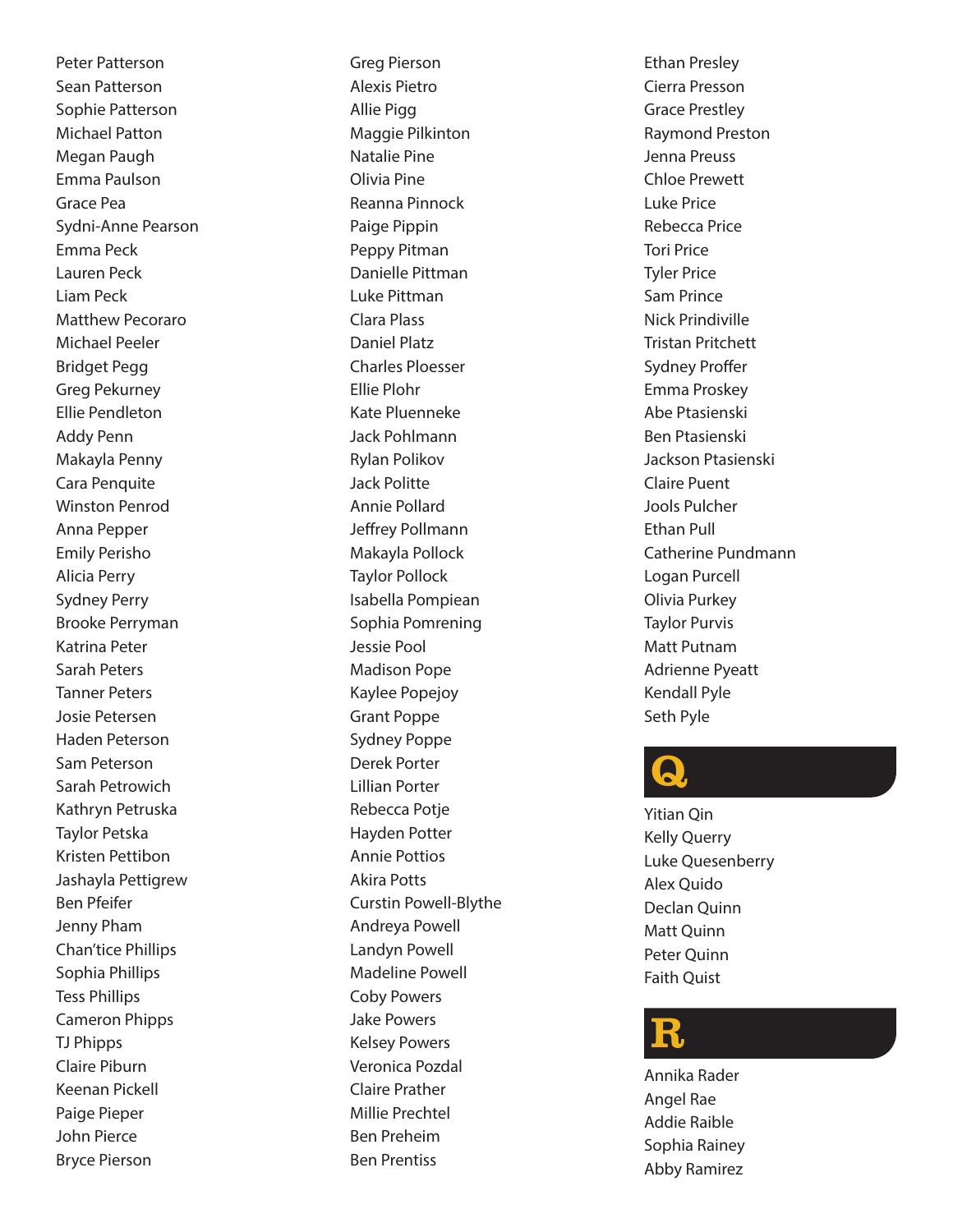Hanah Ramirez Kassandra Ramos Myia Ramos Kate Ramseyer Jami Rance Morgan Ranchel Joe Randazzo Riley Randazzo Christina Rangel Tony Rank Lauren Rankin Nicholas Rankin Michael Rashford Abby Rathouz Natalie Rausch Brie Ray Garrett Ray Tyler Ray Vincent Rebello Leyton Rebori Hannah Redding Iris Redmond Austin Reed Averie Reed Deja Reed Jaden Reed Nia Reed Gigi Reedy Drew Reese Kristen Reese Emily Reeves Hannah Reeves Kyra Reeves Mary Grace Reeves Lauren Regan Reilly Regna Madison Rehagen Ella Reichard Evan Reichard Katelyn Reichart Emma Reichert Matt Reilly Zach Reinert Andrew Reinhard Emilee Reinhold Maddie Reiser Ana Rembecki Ally Renaud

Grace Renkemeyer Haley Renkemeyer Kyle Renshaw Mason Renshaw Ashley Renz Evan Restuccia David Retherford Reilly Revord Daniella Reyes Dominic Reyes Sarah Reynolds Daniel Rhea Kennedy Rhoades Grace Rhoads Greta Rhoads LeAndra Rhymes Lexie Rice Zoe Rich Austin Richard Kyler Richard Andrew Richardet Sophie Richards Saira Richardson Megan Richmann Ali Richmond Tessi Rickabaugh Brooke Rickard Isaac Ricklefs Caleb Ridings Kaylee Riebel James Riechers Jacob Rief Annabel Riet Jessica Rigby Bryce Rigden Alexis Riggins Jaylen Riley Frederik Rindshoej Lindsey Rippee Courtney Risner Bryce Ritchey Laine Ritter Ava Rittgers Gabrielle Rivera Kroenke Jacob Roach Meredith Robben Nicholas Robbins Alex Roberts

Jason Roberts Jessica Roberts Nathan Roberts Anna Robinson Kayla Robinson Tyeece Robinson Wyatt Robinson Kelly Rockford Della Rodenbaugh Ava Roderick Alex Rodman Bella Rodriguez Evelina Rodriguez Joel Rodriguez Kim Rodriguez Paola Rodriguez Blake Roettgen Jack Roettger Abby Rogers Blair Rogers Jenna Rogers Sammy Rogers Kristen Rogge Taylor Rogger Carli Rohlfing Eli Rojas Emily Rolands Lydia Roller Garrett Rollett Sydney Romanowicz Daniel Romm Anna Romo Quin Roney Kathryn Roper Grace Rosati Allison Roseman Claire Rosen Maddy Rosonke Connor Ross Emma Ross Sofia Rossi Payden Rost Kamryn Rosuck Caycee Roth Claire Rougeau Sarah Rousseau Emma Rowden Claire Rowe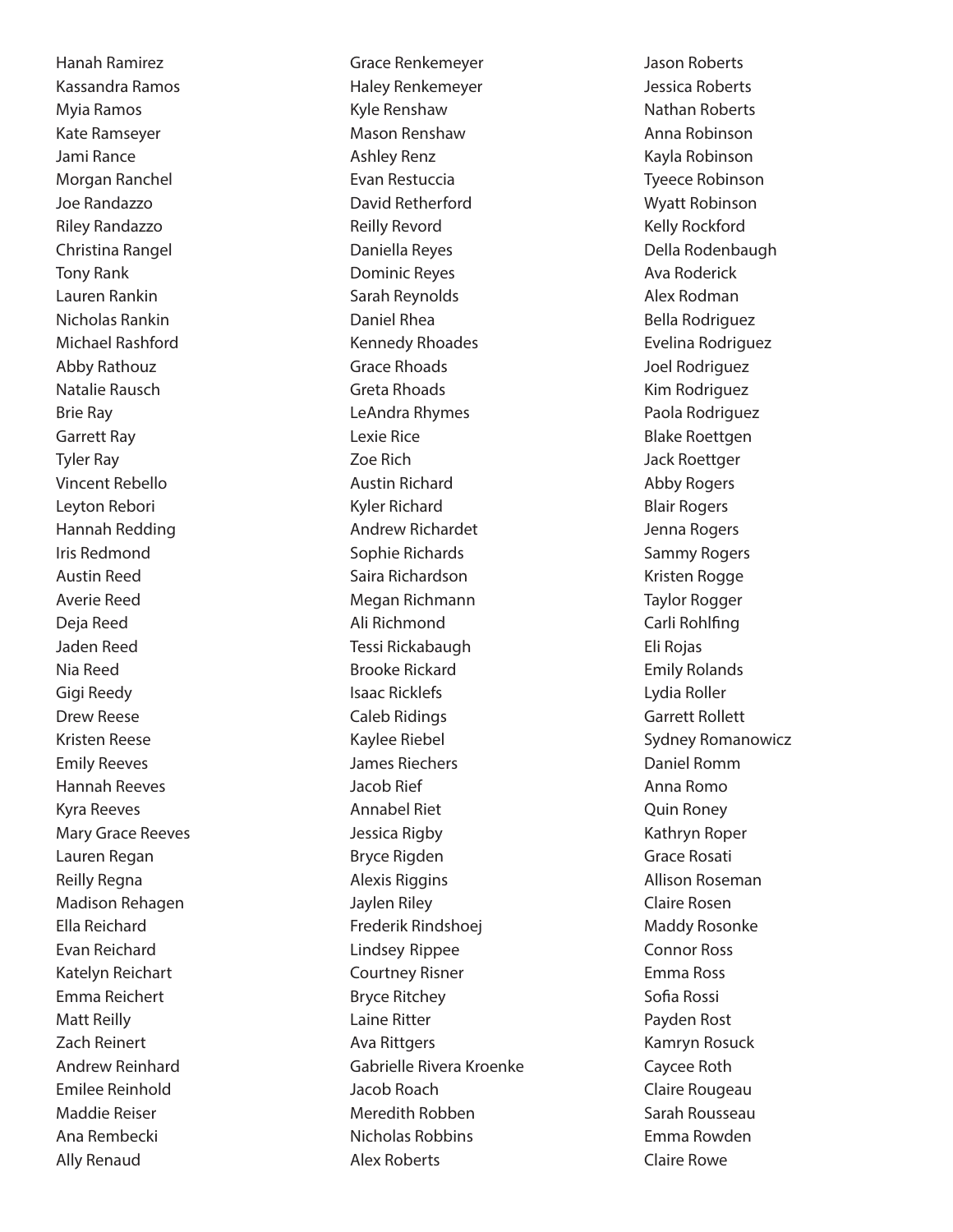Ethan Rowe Kennedy Rowe Richard Rowland Elleyna Rudman Lily Rudman Alex Rudolph Margot Ruff Abigail Ruhman Neftali Ruiz Chaeli Rule Brogan Rumpf Chris Rundle Emily Rundquist Amelia Runge Brooke Runge Jillian Russell Miya Russell Ashley Russo Jarrod Russo Katie Ruth

#### S

Paige Saban Josh Sabatino-Steele Mira Sachdev Arrionna Sackett Asha Saifullah Yahav Sal Nadiia Salakh Alli Salamone Sydney Salmon Samantha Sambolin Aiden Sampson Analise Sampson Jackson Samson Ira Samsonova Gabby Sanchez Aubrey Sanders Meghan Sanders Shaylla Sanders Kaylee Sands Kylee Sanner Max Sanson Carlos Sardina Zane Sartin Kyla Sartori Kamilla Sarvestani

Venkatesh Satheeskumar Riley Satterfield Kirsten Sattler Brock Sauer Lauren Sauer Zoe Savat Shon Sayfuddinov Isabel Scamurra Zachary Scamurra Adam Scantlin Jessica Scearce Brandon Schad Jordan Schafer Jessica Scheer Andrew Scheiner William Schellman Annasofia Scheve Sam Schilling Natalie Schlager Angela Schlaker Elizabeth Schlaker Sidney Schlesiger Syd Schley Jack Schlote Mikaela Schlueter Sarah Schmahl Haley Schmid Ellen Schmidt Hayley Schmidt Katie Schmidt Morgan Schmidt Tyler Schmidt Taylor Schmitt Alyssa Schmitz Savannah Schnabel Ben Schneider Dan Schneider Lydia Schneider Troy Schneider Maddy Schnurr Bradie Schoemehl Jillian Schoenfeld Karlee Scholtes Elisha Schoor Jenna Schopen Liz Schrader Lauren Schreiber Lexie Schrock

Daniel Schroeder Lauren Schroeder Savannah Schroeder Carson Schroer Sabrina Schubert Will Schuchardt Sarah Schuermann Teaguen Schulte Zoe Schultz Allison Schulz Justin Schulz Hannah Schulze Rachel Schumacher Alex Schust Maggie Schutte Emelie Schwarte Henry Schwartz Mollie Schwein Kayla Schweitzer Tim Schweizer Jenna Schwesig Jenna Sciaroni Carli Scifres Cade Scobey Andrew Scott Cj Scott Laurel Scott Liberty Scott Sydney Scott Matt Scowcroft K.J. Seale Thomas Searcy Hannah Sears M'Kenzie Sears Martha Seaton Megan Seaton Ginger Seawel Trey Sebben Tori Seever Jenna Segebrecht Sami Sehgal Lizzie Sekarski Bekah Selkoe Keltin Serio Maggie Sessler November Settles Luke Severt Will Shafer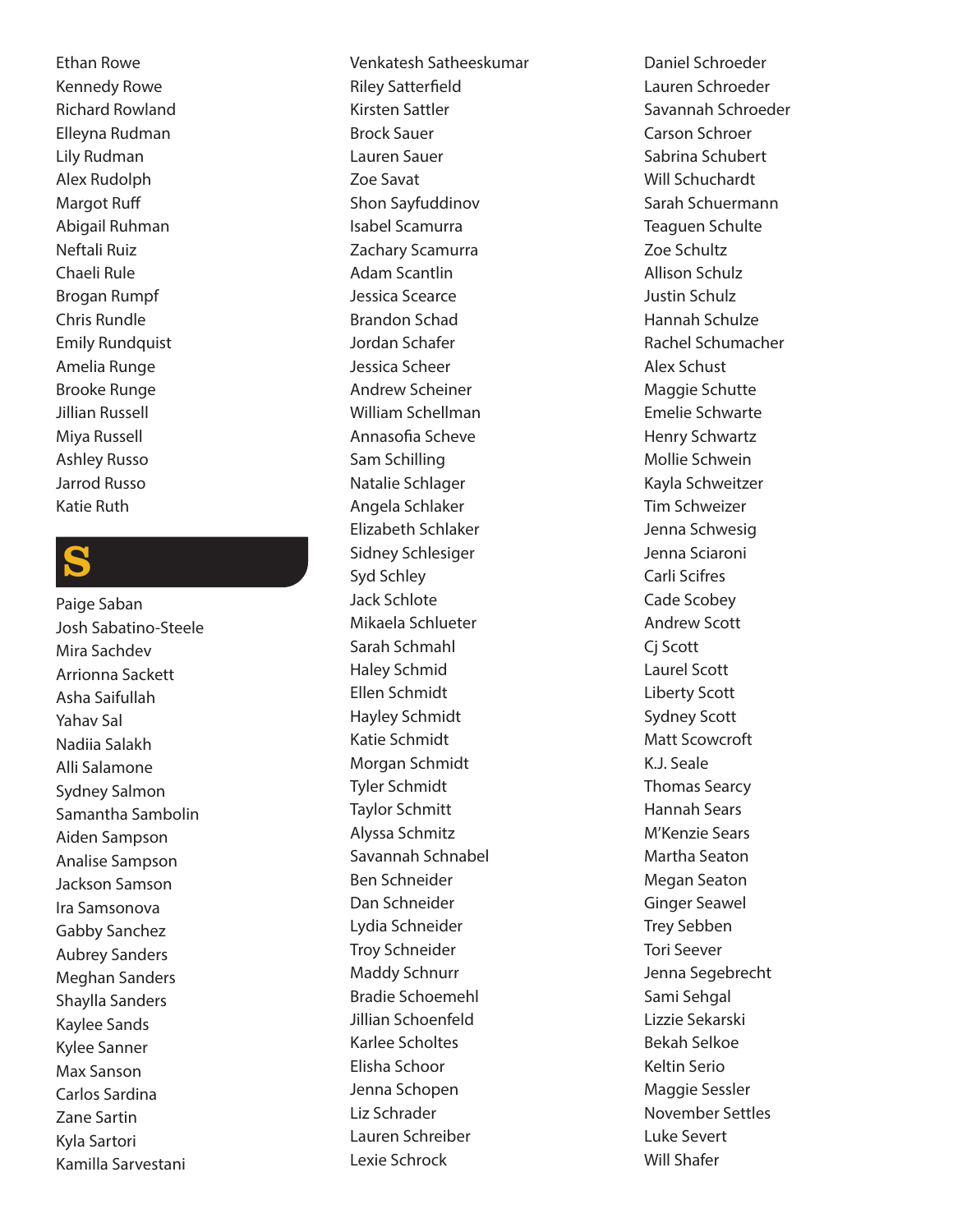Alec Shaffer Kareem Shaheen Peyton Shambee Joy Shanahan Erica Shangraw Zoe Shanley Sarah Shapiro David Shapshovich Megan Sharp Kellen Sharpe Sarah Shatel Emily Shaw Rachel Shaw Erin Shawhan Donia Shawn Morgan Shayler Riley Shea Chris Shearin Sam Sheely Kenzie Shelstad Jackson Shepard Victoria Shepard Riley Shepherd Quinn Sheppard Henry Sheridan Weston Sherrill Lauren Sherwood Stuti Sheth Madi Shinault Lilly Shipp Audrey Shively Theresa Sholy Ben Shostak Justin Shotton Megan Shroff Ethan Shumate Hannah Shupert Kendra Sibert Mitchell Sidden Sameer Siddiqui Connor Sidwell Riley Siebert Erik Siegel Robyne Sieh Maddie Sieren Brian Sierra Marcello Sieverin Davion Silkett

Des Silvers Alexis Simmerman Kody Simmons Thomas Simmons Kacie Simplot Bailey Sims Tracey Singer Danny Singh Harjeev Singh John Singh Vic Singh Tony Sirna Abby Sites Nandhini Sivabalakannan Bradford Siwak Audrey Skaggs Olivia Skeans Harry Skordos Michelle Skroba Sam Skyles Dacia Slater Brenden Slavik Sophia Slinkard Emma Smallen Alexis Smith-Bright Adrienne Smith DJ Smith Ethan Smith Grace Smith Ian Smith Kaylin Smith Kobe Smith Kyle Smith Kyleigh Smith Laura Smith Luke Smith Madison Smith Marisa Smith Max Smith Nicole Smith Raven Smith Serena Smith Sidney Smith Sierra Smith Sydney Smith Tanner Smith Tj Smith Tyson Smith

Micky Smock Derek Sneller Jack Snelling Reade Snelling Addison Snider Maddie Snider Jackson Sniff Jackson Snitzer Jake Snoke Ayla Snyder Clay Snyder Emi Snyder Hannah Snyder Kyle Snyder Alex Sohl Alexander Sohl Isaac Soifer Laynie Solum Ross Sommers Greta Sonnenberg Kayla Sorto Kip Soucie Abbie Spangenberg Hailey Sparacio Brandon Speigle Sam Spell Kayla Spence Paige Spencer Brendan Spicer Jillian Spicer Gabby Spiess Tyler Spillane Connor Spinelli Ember Sportsman-Collins Raegan Spotts Austin Spratt Ryan Spratt An'Twoine Spriggs Zoe Spriggs Matt Springer Cody Sprock Jessica Stacker Taylor Stamm Blake Stanley Tamara Stanojevic Carissa Staples Carter Starnes Gabi Staskewicz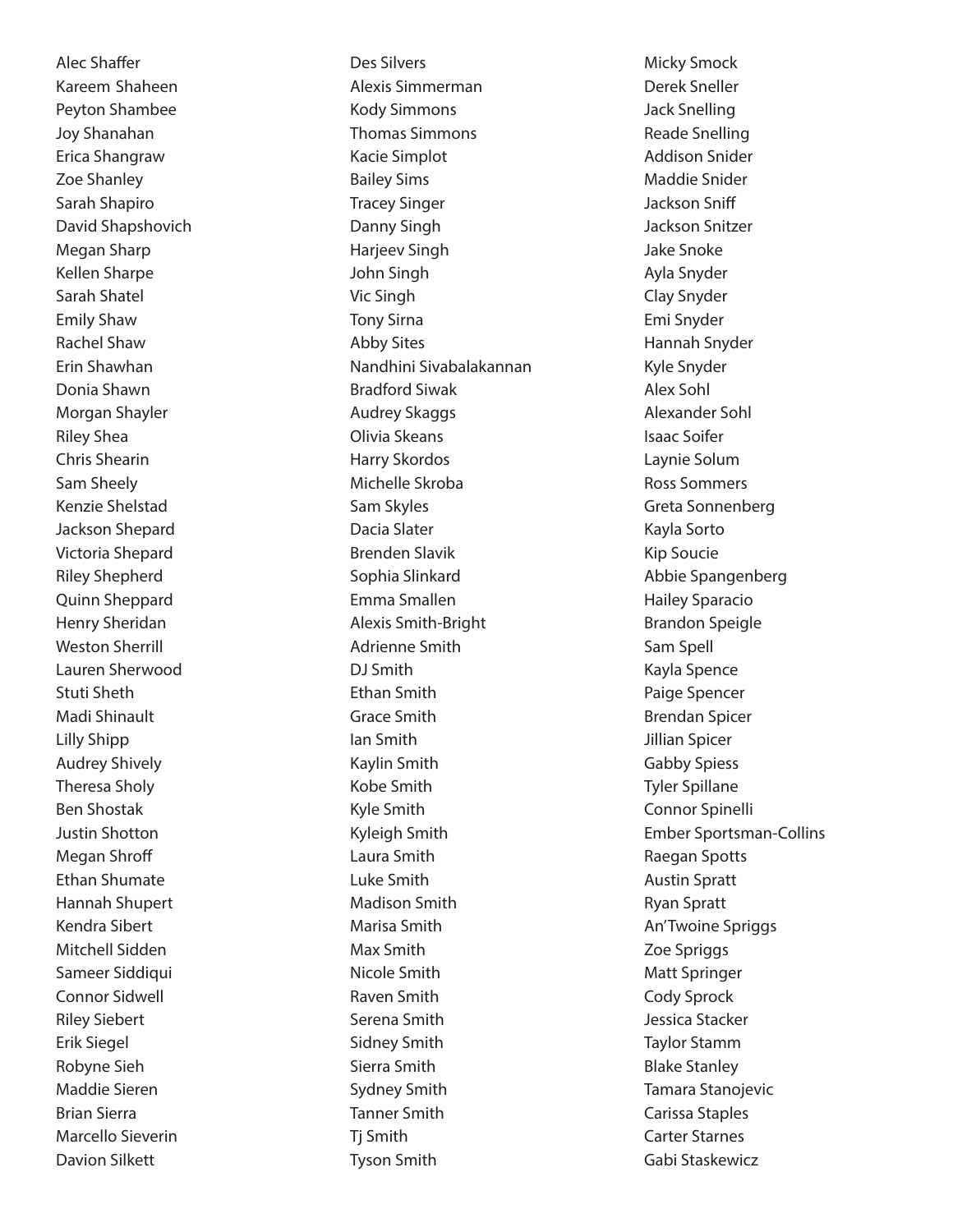Sophie Stater Joshua States Carsen Steele Emma Stefanutti Kassandra Steger Max Steib Aimee Stein Ari Steinberg Katie Steiner Megan Steinheimer Kelsey Steinhoff Andrew Stephens Joseph Stephens Zola Stephenson Lexi Sterling Abby Stern Reese Stetina Corinne Stevens Elizabeth Stevens Isabella Stevens Kaitlyn Stevens Tiffany Steward Ellie Stewart Jane Stewart Samuel Stichnote Billy Sticklen Sarah Stieglitz Jack Stiens Kalika Stiles Samuel Stiles Danika Stilwell Ezra Stimac Sophie Stinnett Brady Stock Kira Stock Alexis Stockwell Whitney Stoettner Amanda Stoker Emily Stokes Lillian Stone Emily Stork Jacob Stork Grace Stotler Josh Stotts Ashley Stout Matt Stout Mitchell Stout Bailey Stover

Alex Strader Trevor Stratton Richard Strifler Ryley Struckhoff Olivia Struttmann Aemilia Sturgeon Anna Sturmoski Ellie Stutsman Eve Sugg Brendan Sullivan Izzy Sullivan Kate Sullivan Katie Sullivan Sarah Sullivan Abby Summers Macey Summers Peyton Sumpter Ellie Super Paige Suter Abby Sutter Avery Sutter Sydney Sutter Ardriannah Sutton Cole Sutton Lauren Sutton Johanna Svensson Katie Swacil Emily Swain Avery Swan Reagan Swatosh Sydney Sweeney Hannah Swier Sam Swindell Zoe Swip Nicole Swoboda Meg Swords KayLynne Swyers Josie Sydney Nazeeha Syed Amber Sykes Imani Sykes Natalia Szarnecki Emma Szymanowski

# T

Katie Taaffe Gabrielle Taffe

Sydney Takaoka Adam Talcott David Tallant Brady Talley Katie Taranto Jim Tarrant Hagen Tatarsky Melody Tate Abbey Tauchen Ayanna Taylor Kate Taylor Maggie Taylor Abby Teaman Janice Tee Devon Terry Tawfiq Thabit Thao Thach Zoe Thaler Cooper Thelen Halle Theno Sam Thieret Braden Thoele Brittney Thoenen Bridgette Thogo Cassidy Thomas Donovan Thomas Janylah Thomas Taylor Thomas Kara Thomasson Ashten Thompson Ellen Thompson Jacob Thompson Lacy Thompson Emma Thomure Fiona Thurow Michael Tieman Mary Jane Tierney Michael Tiffany Maya Tilberg Katelyn Tilden Alyssa Till Nicole Tinsley James Tipton Jace Tischer Lee Toellner Zara Tola Abigail Tomlinson Chris Toms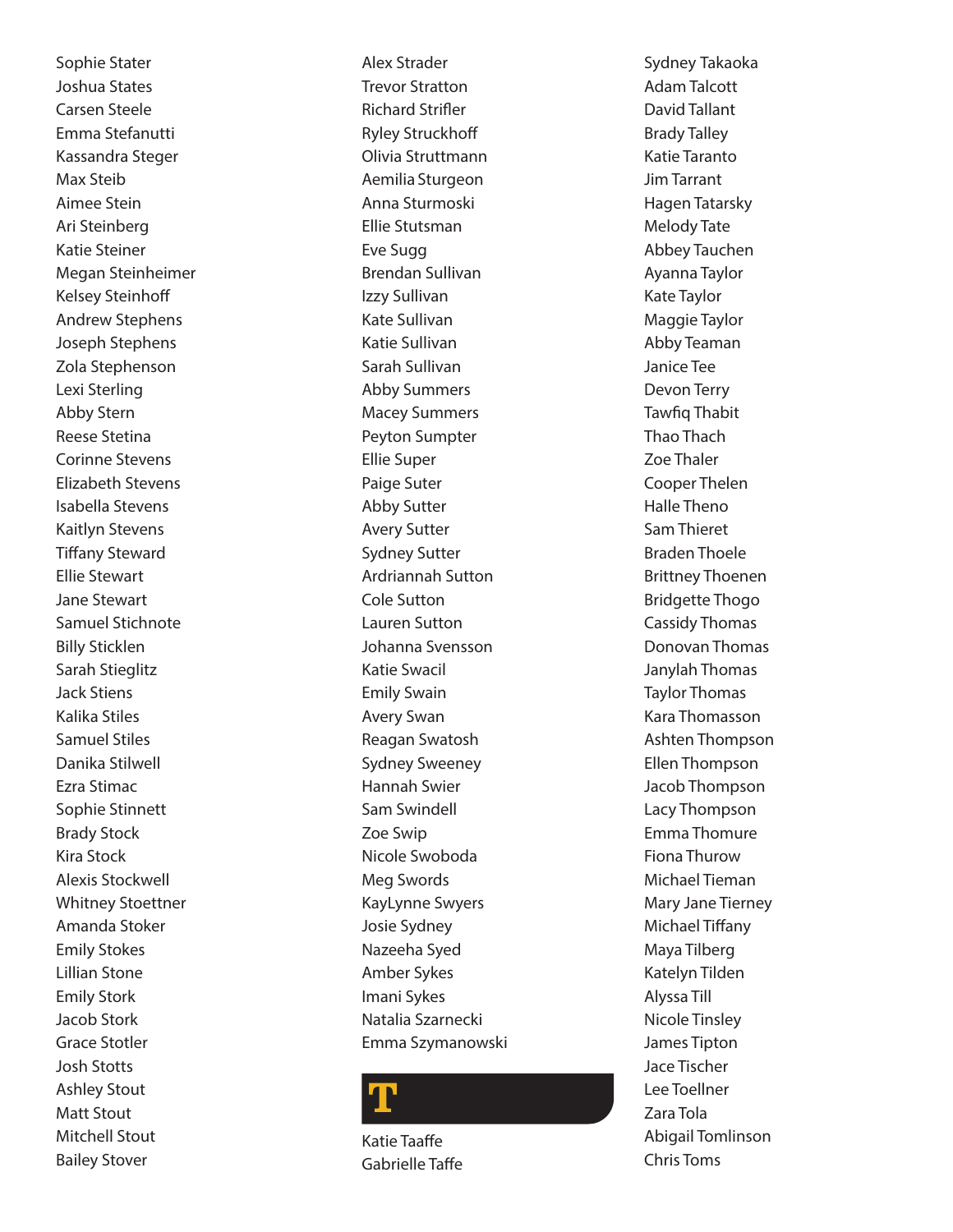Nora Topchian Caroline Topham Dominic Torno Kayleigh Torufa Hunter Tosto Hannah Touchette Makenna Tourville Hannah Townsend Jaxson Townsend Sydney Townsend Oluwafikewa Toyin-Elebute Ryan Trachsel Sam Traina Ellen Tran Kaitlin Tran Olivia Trask Kiersten Traucht Sterling Trawick Megan Triplett Libby Trotier Catey Trout Izzy Truelove Tess Tryfonopoulos Herman Tuck Ava Tucker Kendall Tucker Hope Tull Kylie Tune Ben Turley Joey Turner Kelton Turner Lexi Turner Maggie Turner Sydney Turner Grace Tvetene Brooke Twaddle Marie Tweedie

# U

Nicole Ulrich Erich Unterschutz Abby Uphoff Kailey Urnikis Irina Utyatskaya



Izabella Valdez

Cameron Valdiviez Juan Valencia Luca Valencia Wesley Valentine Katerina Vallejo-Cooper Corey Valleroy Eric Van Delden Bailee Van Deren Isaac Van Doren Sam Van Jura Jaynie Vanatta Jacob Vance Brittney Vandeloo Kaye Vandendaele Jacklyn Vanderbilt Nick Vanelli Camryn VanHooser Mia VanPamel Clarissa Varner Samuel Varnon Hallie Vaughn Nicci Vehovc Dylan Vertner Joey Vigliaturo Moss Vigus Jordan Visina Mukund Viswanadha Sierra Voeller Kelsey Vogel Zach Vogelsmeier Madeline Vogelweid Rachel Vogler Cole Vogt Emma Volk Kassidy Volk Kylar Volk Alexia Vollmer Jessica Vollmer Alex Volz Addie Von Drehle Nick Vonderheide Jillian Voskovitch Elise Voss Sofia Voss Amanda Votava Roy Voumard Will Vradenburg

Seanna Vrana

Ryan Vrugt An Vu Toan Vu Emma Vuagniaux

# W

Tori Wade Ryan Waelterman Cara Wagner Mackensie Wagner Margo Wagner Ryan Wagoner Muhammad Waheed Rhett Wakefield Sierra Wakkure Ben Walker Ethan Walker Jake Walker Medland Wallace Chiara Wallen Jayna Wallinger Drew Walls Ella Walther Will Wanashko Felix Wang Jane Wang Qi Wang Ting Wang Audrey Warbritton Millie Ward Chloe Warner Michael Warner Burke Warren Kieran Warren Ethan Waterman Claire Watkins Mia Watkins Sierra Watkins Trace Watkins Vanessa Watkins Claire Watsabaugh Annie Watson Ella Watson Hanna Watson Baylor Webb Chase Webb Kenila Webb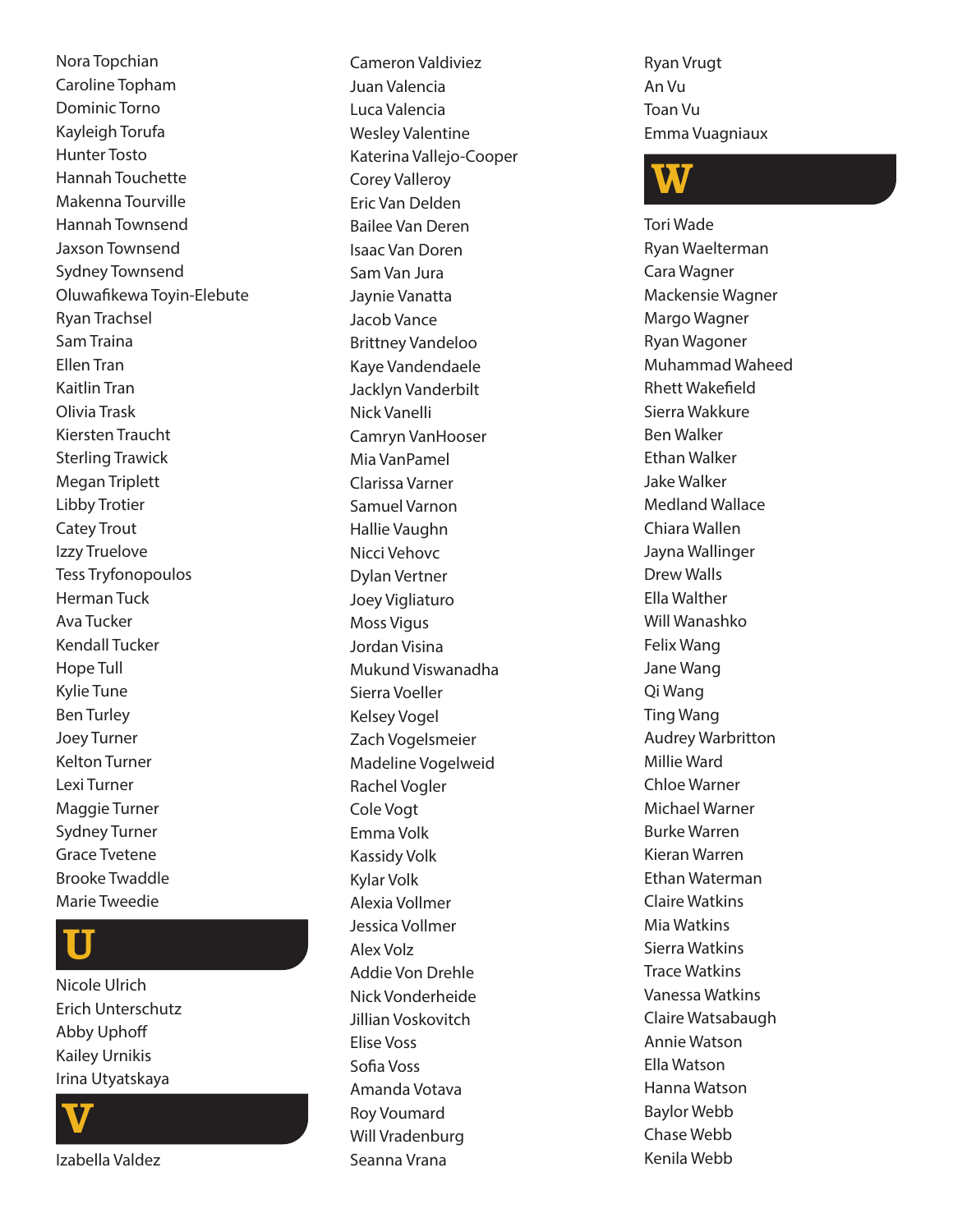Logan Webb Mandy Webb Aimee Weber Emma Weber Maxwell Weber Sydney Weber Linnea Wee Bayliee Wegman-Roark Reiss Wegman Brooke Weiler Alex Weinzierl John Weis Josie Weis Ethan Weiss Madi Weitlauf Ethan Welker Jossie Weller Madelyn Welsh Morgyn Welsh Luke Wendel Dan Wenstrup Rianda Wenther Sadie Werman Abby Werner Kimberly Wert Fred Werth Jalen Weston Kayla Wetzel Cole Whalen Nadia Whaley Daniel Whitaker Addison White Adian White Emma White Four White Jessica White Joey White Neve White Spencer White Cyrus Whited Emma Whitehead Avery Whiting Molly Whiting Sarah Whitney Liam Whittington Sam Whitty Lara Wibbenmeyer Rhiannon Wible

Ryenne Wich Eric Wickenhauser Whitten Wicker Julia Wickland Elizabeth Widiger Catherine Widowski Katie Wiedemann Grace Wiederholt Christopher Wilbers Lily Wilcox Natalie Wild Nathan Wild Evan Wilde Estina Wiley Hannah Wilhite Karsen Wilkins Stella Will Tess Willemse Chloe Willett Paige Williams Howard Alec Williams Alison Williams Alonzo Williams Charles Williams Ellie Williams Ian Williams Jack Williams Jade Williams Kaylee Williams Lillian Williams Nick Williams Paige Williams Shea Williams Sherell Williams Skiler Williams Sydney Williams Tanner Williams Kylee Willis Emma Wilson Hannah Wilson Josh Wilson Julia Wilson Quin Wilson Hallie Wilt Brent Wilton Calvin Windle Lexi Winemiller Molly Winer

Kelly Wink Cora Winkelman Ashtyn Winkler Brynn Winkler Calvin Winkler Jackson Winkler Troy Winsborough Jackson Winters Stephen Winters Aidan Wirrick Hayden Wiseman Addison Wiskur Jackson Witt Brianna Wittenborn Sophie Witter Shannon Wobbe Grace Wogomon Glynn Wolf Hannah Wolf J.T. Wolfe Jacob Wolfgeher Laura Wombwell Thomas Wons Audrey Wood Keri Wood Jaxen Woodberry Payton Woodruff Ethan Woodrum Carter Woods Madison Wooldridge Elise Woolsey Sophia Worth Veronica Worthen Morgan Wozniak Isabelle Wright Lauren Wright Molly Wright Noah Wright Shelby Wright Tanner Wright Taylor Wulf Sveta Wunnenberg Kate Wyman Emily Wyninegar



Daniel Xu